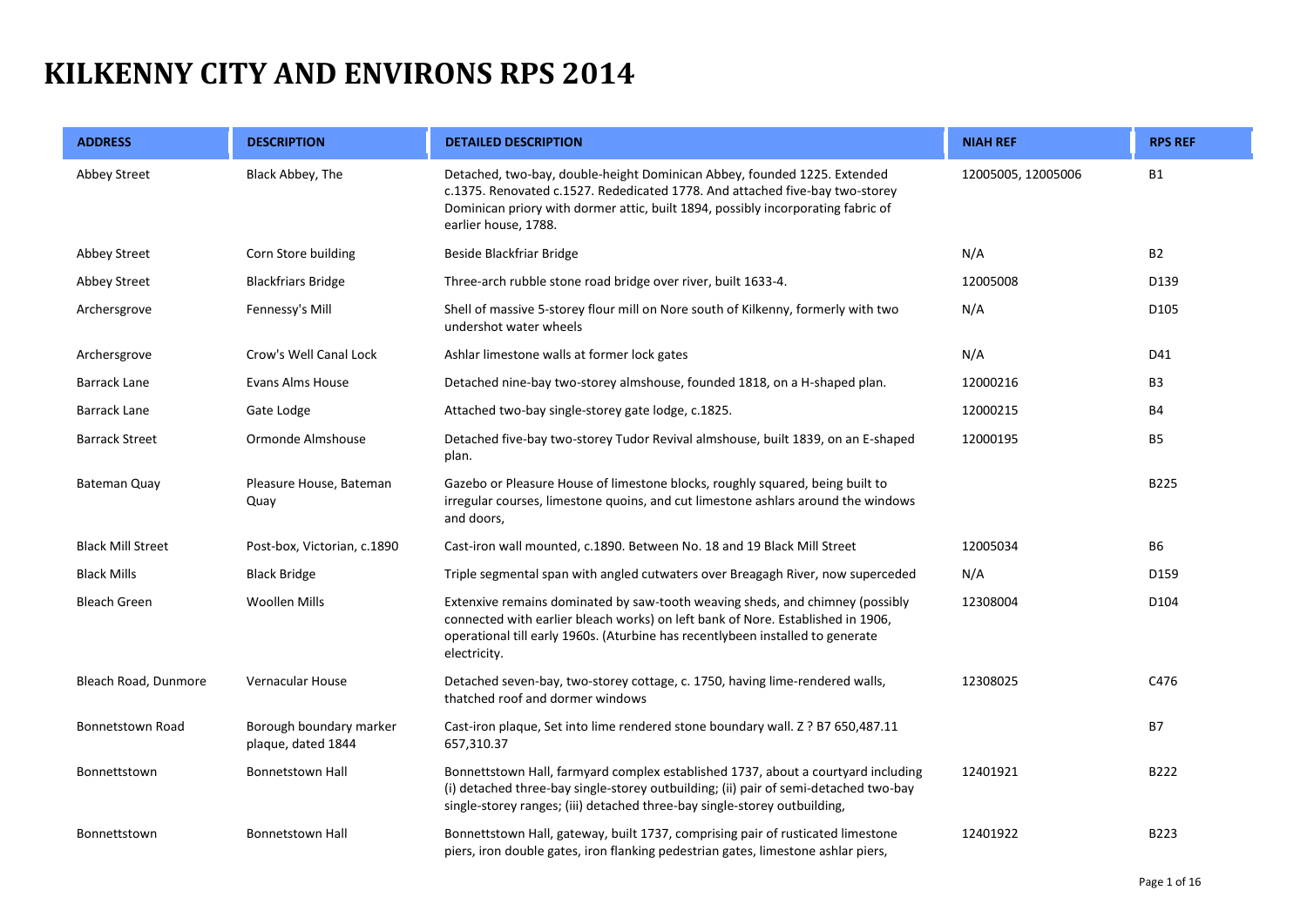| <b>ADDRESS</b>          | <b>DESCRIPTION</b>                                                 | <b>DETAILED DESCRIPTION</b>                                                                                                                                                                                                                        | <b>NIAH REF</b>                                        | <b>RPS REF</b> |
|-------------------------|--------------------------------------------------------------------|----------------------------------------------------------------------------------------------------------------------------------------------------------------------------------------------------------------------------------------------------|--------------------------------------------------------|----------------|
| <b>Butts Green</b>      | Butts Cross, c. 1605-1620                                          | Small limestone votive cross, Remounted 1891 on limestone rubble base.                                                                                                                                                                             | N/A                                                    | B8             |
| Canal Square, 1         | Canal Lodge                                                        | End-of-terrace three-bay three-storey house, c.1875, possibly originally two separate<br>single-bay three-storey houses with pair of box oriel windows to first floor.                                                                             | 12000143                                               | <b>B9</b>      |
| Canal Square, 2         | Canal Lodge                                                        | End-of-terrace three-bay three-storey house, c.1875, possibly originally two separate<br>single-bay three-storey houses with pair of box oriel windows to first floor.                                                                             | 12000143                                               | <b>B10</b>     |
| Castle Road             | Saint James's Asylum<br>(Switzer's Asylum)                         | Detached fifteen-bay two-storey almshouse, built 1803-4, on a symmetrical plan<br>accommodating five separate three-bay two-storey units with three-bay two-storey<br>pedimented breakfront. Extensively renovated, 1992. Including walls and gate | 12001111, 12001112                                     | <b>B11</b>     |
| Castlecomer New Road    | Limestone gateway, cut and<br>tooled, segmental-arched, c.<br>1851 | With projecting impost and dated keystone, brick archivolt and pair of tongue and<br>groove deal doors with wicket. Later stone and concrete coping. Between 10<br>Castlecomer Road and Doyle 'Hire and Sales'                                     | N/A                                                    | <b>B12</b>     |
| Castlecomer Road        | James Stephens Barracks                                            | Including boundary walls and barracks                                                                                                                                                                                                              | 12004005, 12004017,<br>12004018, 12004019,<br>12004020 | <b>B13</b>     |
| Castlecomer Road        | Benchmarks, series of,<br>cutstone, c. 1850                        | Inscribed W^D. Inset cut-limestone block, installed 1803, with inscribed benchmarks.<br>Set in unpainted rendered boundary wall on a corner site.                                                                                                  | 12004013                                               | <b>B15</b>     |
| <b>Castlecomer Road</b> | Kilkenny College (Newtown<br>House)                                | Kilkenny College (Newtown House), attached three-bay two-storey over basement<br>Classical-style house, c.1875,                                                                                                                                    | 12308024                                               | B215           |
| Castlecomer Road, 10    | 'Lenehan's' Public House                                           | Attached four-bay two-storey over basement house, c.1900, on a corner site with<br>pubfront to right ground floor, and three-bay two-storey side (north) elevation.                                                                                | 12004012                                               | <b>B14</b>     |
| Chapel Lane, 13-14      |                                                                    |                                                                                                                                                                                                                                                    | N/A                                                    | <b>B16</b>     |
| Church Lane             | St. Canice's Library                                               | Attached six-bay two-storey library, built 1693, possibly incorporating fabric of earlier<br>grammar school, 1539.                                                                                                                                 | 12005020                                               | <b>B16</b>     |
| Church Lane             | St. Canice's Cathedral                                             | Detached eight-bay single- and two-storey Church of Ireland cathedral, begun 1203,<br>on a cruciform plan. Including graveyard and grounds, boundary walls, steps,<br>gateways, remains of wall of Bull Inn.                                       | 12005018, 12005019,<br>12003008                        | <b>B17</b>     |
| Church Lane             | St. Canice's Round Tower                                           |                                                                                                                                                                                                                                                    | N/A                                                    | <b>B18</b>     |
| Church Lane             | Bishop's Palace                                                    | Detached five-bay three-storey over basement Church of Ireland bishop's palace,<br>reconstructed 1735-6, incorporating fabric of medieval undercroft, between 1354-60,<br>to basement with single-bay three-storey return to north-east.           | 12003012, 12003011,<br>12003013, 12003048              | <b>B19</b>     |
| Church Lane, 01         | Sexton's House                                                     | Semi-detached single-bay single-storey over basement house with dormer attic,<br>reconstructed 1882, incorporating fabric of medieval procurator's or sexton's house,<br>c.1525. Extensively renovated, pre-1992. One of a pair.                   | 12005023                                               | <b>B21</b>     |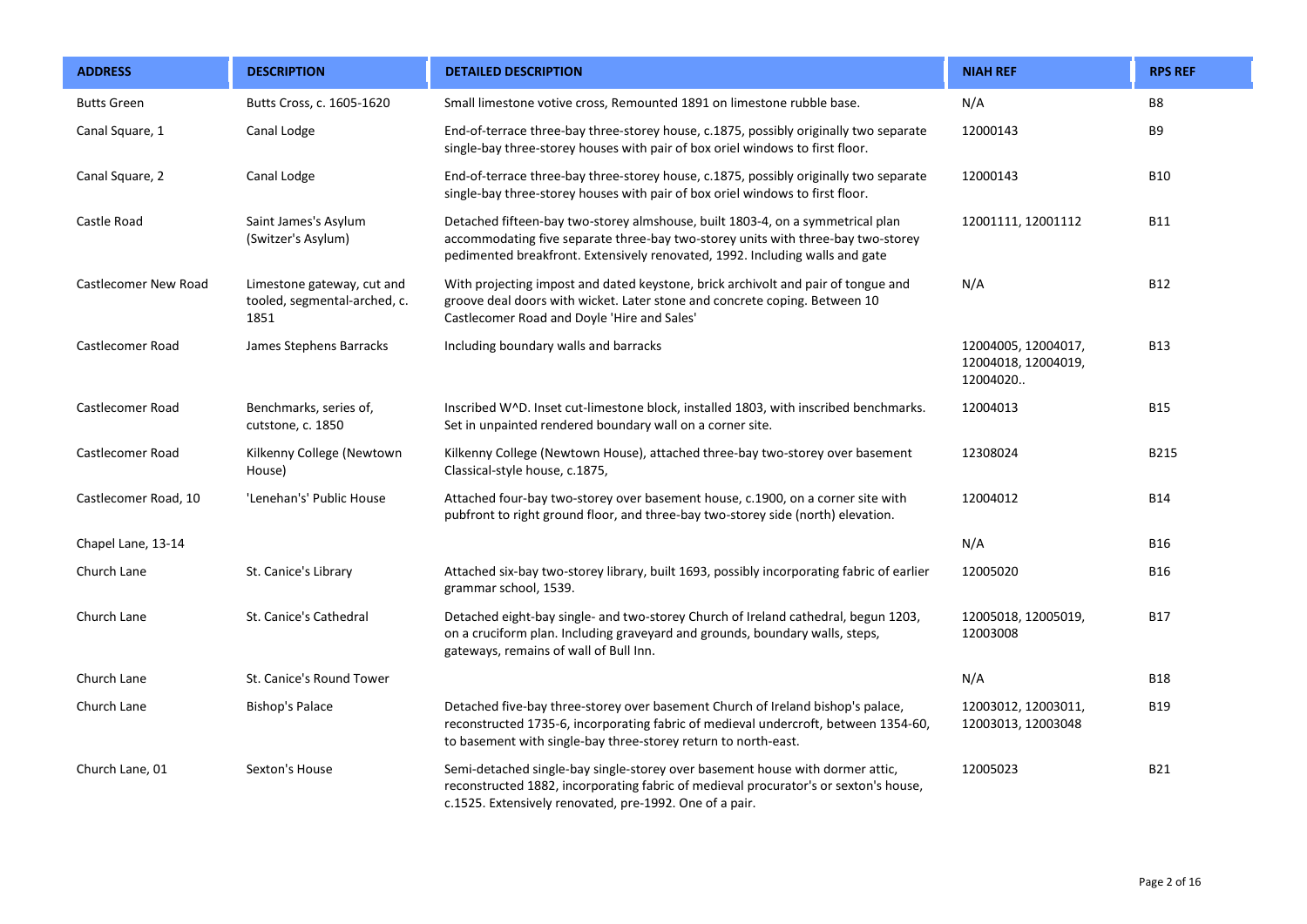| <b>ADDRESS</b>                     | <b>DESCRIPTION</b>                            | <b>DETAILED DESCRIPTION</b>                                                                                                                                                                                                              | <b>NIAH REF</b>                 | <b>RPS REF</b> |
|------------------------------------|-----------------------------------------------|------------------------------------------------------------------------------------------------------------------------------------------------------------------------------------------------------------------------------------------|---------------------------------|----------------|
| Church Lane, 02                    | House                                         | Semi-detached single-bay single-storey over basement house with dormer attic,<br>reconstructed 1882, incorporating fabric of medieval procurator's or sexton's house,<br>c.1525. Extensively renovated, pre-1992.                        | 12005022                        | <b>B20</b>     |
| Church Lane, St.<br>Canice's Steps | <b>Steps</b>                                  | Flight of twenty-six cut-limestone steps, laid 1614, in groups of four (south) and<br>twenty-two (north) with limestone ashlar parapet having cut-limestone coping<br>supporting iron spike guards.                                      | 12005024                        | <b>B188</b>    |
| Coach Road                         | Deanery                                       | Detached five-bay two-storey over raised basement deanery, built 1729, on an L-<br>shaped plan on site of earlier deanery, pre-1614, with five-bay two-storey return to<br>east. Renovated, 1755-84, with entrance reoriented to return. | 12005016, 12005017              | <b>B22</b>     |
| College Road                       | St. Camillus Convent                          | And additional building besides                                                                                                                                                                                                          | 12001098, 12001099              | <b>B23</b>     |
| College Road                       | St. Kieran's College                          | Including gateway                                                                                                                                                                                                                        | 12001100-01, 12001103-<br>04    | <b>B24</b>     |
| College Road                       | St. Patrick's parish church                   | Attached six-bay double-height single-cell Gothic Revival Catholic church, built 1896-<br>9, on a corner site with single-bay three-stage gabled tower to west on a square plan,<br>and two-bay single-storey sacristy to south-east.    | 12001097                        | <b>B25</b>     |
| Dean Street                        | St. Canice's Church                           | Including cast-iron campanile, church boundary wall and pavements                                                                                                                                                                        | 12005012, 12005010,<br>12005011 | <b>B26</b>     |
| <b>Dublin Road</b>                 | Saint Canice's Hospital                       | Saint Canice's Hospital, detached forty-one-bay two- and three-storey Elizabethan<br>Revival lunatic asylum, built 1849-51,                                                                                                              | 12309001                        | B216           |
| Dublin Road                        | Saint Canice's Hospital                       | Saint Canice's Hospital, detached five-bay single-storey Elizabethan Revival mortuary<br>chapel, c.1850,                                                                                                                                 | 12309002                        | B217           |
| Dublin Road                        | Saint Canice's Hospital                       | Saint Canice's Hospital, detached seven-bay double-height Gothic Revival Catholic<br>chapel, built 1893,                                                                                                                                 | 12309003                        | <b>B218</b>    |
| Dublin Road                        | Saint Canice's Hospital                       | Saint Canice's Hospital, detached three-bay single-storey over basement Gothic<br>Revival single-cell Church of Ireland chapel, built 1893,                                                                                              | 12309006                        | B219           |
| Dublin Road                        | Saint Canice's Hospital                       | Saint Canice's Hospital, attached eight-bay single-storey red brick outbuilding with<br>attic, c.1850,                                                                                                                                   | 12309007                        | <b>B220</b>    |
| Dublin Road                        | Saint Canice's Hospital                       | Saint Canice's Hospital, engaged red brick chimney, c.1850, comprising tapered shaft<br>on a square plan,                                                                                                                                | 12309008                        | B221           |
| Dublin Road                        | Post box, cast-iron wall-<br>mounted, c. 1915 | Wall-mounted cast-iron post box, between 1881-1922, with royal cipher removed.<br>Set in random rubble stone boundary wall. At junction with Maudlin Street.                                                                             | 12006021                        | <b>B27</b>     |
| Dublin Road                        | Post box, cast-iron, c. 1940                  | Freestanding cast-iron pillar post box, c.1950, with moulded necking, and shallow<br>domed capping. Road fronted on concrete footpath. At junction with Castlecomer<br>Road                                                              | 12000241                        | <b>B28</b>     |
| Dublin Road                        | Garnecreene                                   | Dublin Road/O'Loughlin Road                                                                                                                                                                                                              | 12006015                        | <b>B29</b>     |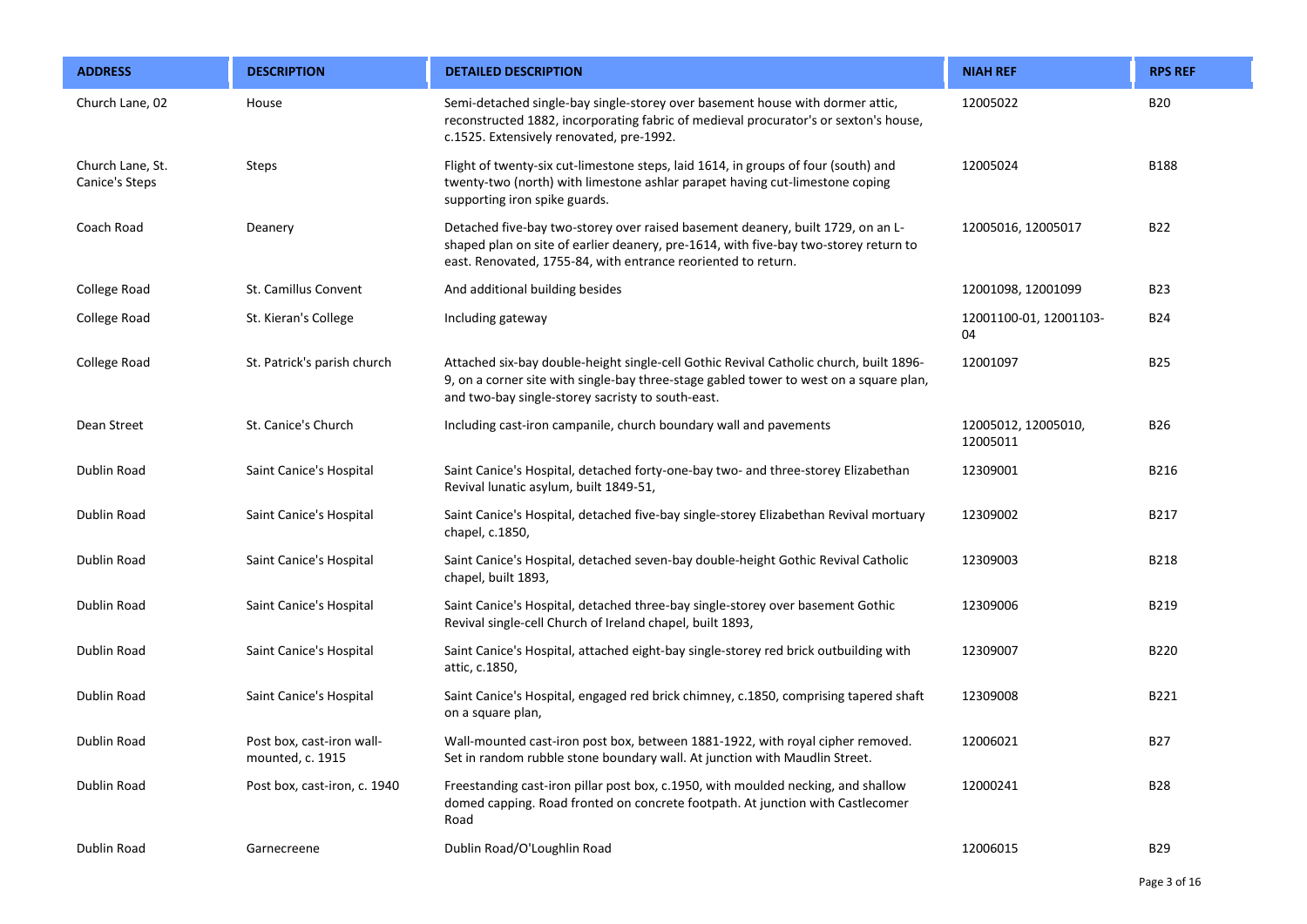| <b>ADDRESS</b>                   | <b>DESCRIPTION</b>         | <b>DETAILED DESCRIPTION</b>                                                                                                                                                                                    | <b>NIAH REF</b> | <b>RPS REF</b>   |
|----------------------------------|----------------------------|----------------------------------------------------------------------------------------------------------------------------------------------------------------------------------------------------------------|-----------------|------------------|
| Dublin Road                      | St. John's Graveyard       | Graveyard with various cut-stone markers, pre-1699-c.1950, having random rubble<br>limestone boundary wall to perimeter of site.                                                                               | 12006017        | <b>B30</b>       |
| Dublin Road                      | St. John's Parochial House | Detached three-bay three-storey presbytery, post-1906/8, with single-bay single-<br>storey flat-roofed projecting porch to centre ground floor.                                                                | 12000179        | <b>B31</b>       |
| Dublin Road                      | Windgap Cottage            | Detached two-bay two-storey double-pile house, c.1800, incorporating fabric of<br>earlier house, c.1725, with single-bay single-storey lean-to projecting bay to left<br>ground floor.                         | 12006005        | <b>B32</b>       |
| Dublin Road                      | St. John's Church          | Detached four-bay double-height Gothic Revival Catholic church, built 1903-6/8.                                                                                                                                | 12000178        | <b>B33</b>       |
| Dublin Road                      | Noreville House            | Detached three-bay two-storey house, c. 1850. Extensively renovated and extended,<br>c. 1925, comprising two-bay two-storey return to north-east.                                                              | 12006008        | C848             |
| <b>Dublin Road</b>               | <b>Railway Station</b>     | Including goods sheds and footbridge. Extensive complex of terminus bulding,<br>platofrms, sidings, covered platform, goods shed, signal box, footbridghe and water<br>tower                                   | 12000190        | D86              |
| Dublin Road                      | Railway Bridge             | Seven span masonry arch bridge to north of Kilkenny railway terminus; one arch in<br>use over road, the remainder being used as garage stores etc.                                                             |                 | D87              |
| Dukesmeadows                     | Nore Canal                 | Water-filled section of canal between Nore river and Dukesmeadows mill                                                                                                                                         | N/A             | D39              |
| <b>Dukesmeadows</b>              | Scot's Canal Lock          | Ashlar limestone walls at former lock gates                                                                                                                                                                    | N/A             | D40              |
| Dukesmeadows                     | Ormonde Woollen Mills      | Extensive remains of former woollen mills on right bank of the river Nore below<br>Kilkenny Castle. Operational until 1969, traces of machinery, gearing, four undershot<br>waterwhels and weir still survive  | 12006009        | D44              |
| Friary Street (Walkin<br>Street) | Capuchin Friary            | Attached six-bay double-height Italianate Classical-style Capuchin friary church, built<br>1848, on site of earlier church, pre-1699, with six-bay single-storey lean-to side aisles<br>to north and to south. | 12001008        | <b>B34</b>       |
| <b>Green Street</b>              | Walsh's Mill               | Ruins of former water-powered woollen mill on right bank of Nore. On right bank of<br>Nore                                                                                                                     | N/A             | D139             |
| <b>Green Street</b>              | Green's Bridge             | Designed by George Smith and erected in 1764, 5 elliptical arches span the river<br>Nore, with a number of smaller floodwater, millrace channels. Palladian motifs on<br>spandrels.                            | 12004007        | D4               |
| Green Street, 19                 |                            | Detached six-bay two-storey farmhouse with dormer attic, c.1875, incorporating<br>fabric of earlier inn, c.1800, with shopfront to centre ground floor.                                                        | 12004011        | <b>B35</b>       |
| Green's Bridge                   | Woollen Mill/Grain Mill    | Ruins of former water-powered woollen mill, later converted to corn milling. On left<br>bank of Nore below Green's Bridge. Shares V-weir with Walsh's mill on opposite<br>bank.                                | N/A             | D <sub>109</sub> |
| Green's Bridge                   | Woollen Mill               | Woollen Mills below Green's Bridge. Shares V-weir with Green's Bridge mill on<br>opposite bank. Below Green's Bridge                                                                                           | N/A             | D141             |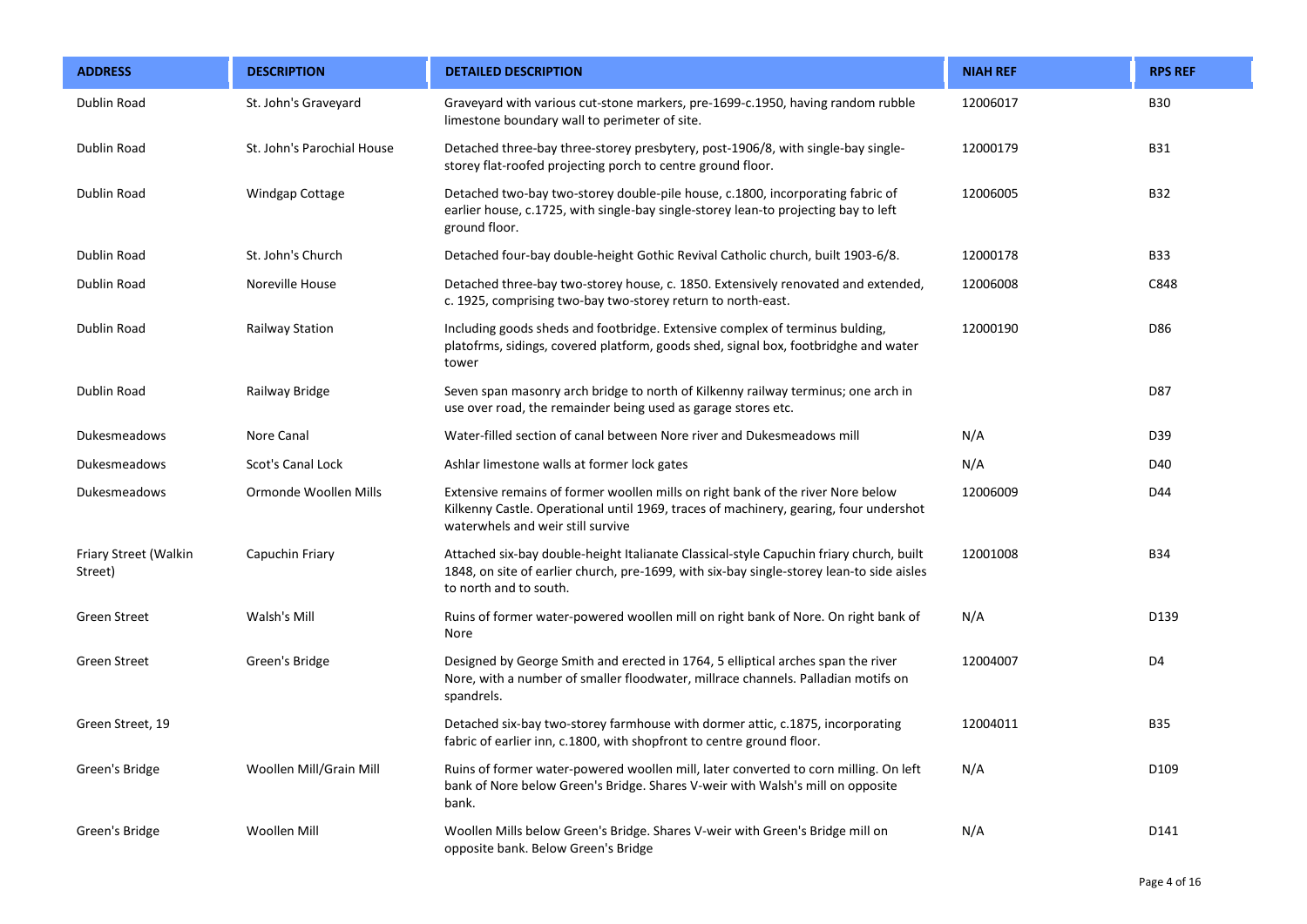| <b>ADDRESS</b>                | <b>DESCRIPTION</b>                          | <b>DETAILED DESCRIPTION</b>                                                                                                                                                                                                                          | <b>NIAH REF</b>                  | <b>RPS REF</b> |
|-------------------------------|---------------------------------------------|------------------------------------------------------------------------------------------------------------------------------------------------------------------------------------------------------------------------------------------------------|----------------------------------|----------------|
| Green's Hill (New Road),<br>5 |                                             |                                                                                                                                                                                                                                                      | 12004003                         | <b>B36</b>     |
| Greensbridge Street           | Round-arched over-ground<br>tunnel, c. 1766 | Built of coursed limestone rubble, having cutstone block-and-start voussoirs. Beneath<br>Green's Bridge                                                                                                                                              | N/A                              | <b>B37</b>     |
| <b>Hebron Road</b>            | Workhouse, former                           | Remains of Union Workhouse complex, built 1840-1, on a symmetrical plan.                                                                                                                                                                             | 12006001                         | <b>B38</b>     |
| <b>Hebron Road</b>            | <b>Hebron House</b>                         |                                                                                                                                                                                                                                                      | 12401910 12401923                | <b>B39</b>     |
| <b>High Street</b>            | <b>Butter Slip</b>                          | Flight of fifteen tooled cut-limestone steps, c.1750, arranged in groups of five (east),<br>six (central) and four (west) with limestone flagged landings. Repaired, 1970.                                                                           | 12000119                         | <b>B41</b>     |
| <b>High Street</b>            | The Hole in the Wall                        |                                                                                                                                                                                                                                                      | N/A                              | <b>B42</b>     |
| <b>High Street</b>            | Tholsel, the                                | Terraced five-bay two-storey over basement Classical-style tholsel with attic, built<br>1761, on a T-shaped plan with series of nine round-headed openings to ground floor<br>forming open arcade, and single-bay two-storey central return to east. | 12000061                         | B43            |
| High Street, 01               |                                             | End-of-terrace three-bay three-storey house with dormer attic, c.1800                                                                                                                                                                                | 12001019                         | B44            |
| High Street, 02               | Carrigans Bar                               | Terraced two-bay three-storey house, c.1800, with two-bay three-storey rear (west)<br>elevation.                                                                                                                                                     | 12001018                         | B45            |
| High Street, 03               | Allied Irish Bank                           | Terraced five-bay three-storey over basement limestone ashlar Classical-style bank<br>with attic, built 1921-2, with single-bay full-height advanced end bays.                                                                                       | 12001017                         | B46            |
| High Street, 04-9             |                                             | Including spur stones                                                                                                                                                                                                                                | 12001014, 12001015,<br>12001016, | <b>B47</b>     |
| High Street, 08               | 'The Tholsel Bar'                           | Terraced three-bay four-storey over basement house, c.1800. Renovated and<br>refenestrated, c.1900, with rendered façade enrichments added.                                                                                                          | 12001013                         | <b>B48</b>     |
| High Street, 09               | 'World Choice - Manning<br>Travel'          | Terraced three-bay four-storey over basement house, c.1800, with three-bay four-<br>storey side (north) elevation.                                                                                                                                   | 12001012                         | <b>B49</b>     |
| High Street, 10               | 'The Book Centre'                           | Terraced three-bay three-storey house, c.1800, possibly incorporating fabric of<br>earlier house, c.1550. In use as inn, 1816. Renovated, c.1900, with shopfront inserted<br>to ground floor and rendered façade enrichments added.                  | 12001011                         | <b>B50</b>     |
| High Street, 11               | 'Murphy's'                                  | End-of-terrace three-bay three-storey over basement house with dormer attic,<br>c.1800, on a corner site incorporating fabric of earlier house, c.1550, with single-bay<br>three-storey gabled bay to rear (west) elevation. In use as inn, 1816.    | 12001010                         | <b>B51</b>     |
| High Street, 12               | Paul's                                      | Terraced two-bay four-storey house, c.1825, on a corner site with two-bay four-<br>storey side (south) elevation, and two-bay three-storey return to west. Extensively<br>renovated, c.1925, with shopfront inserted to ground floor.                | 12001003                         | <b>B52</b>     |
| High Street, 16               | (former Bradbury's)                         | Terraced two-bay three-storey over basement house, c.1800. Refenestrated, c.1925.                                                                                                                                                                    | 12001001                         | <b>B53</b>     |
| High Street, 17               | 'Sasha'                                     |                                                                                                                                                                                                                                                      | N/A                              | <b>B54</b>     |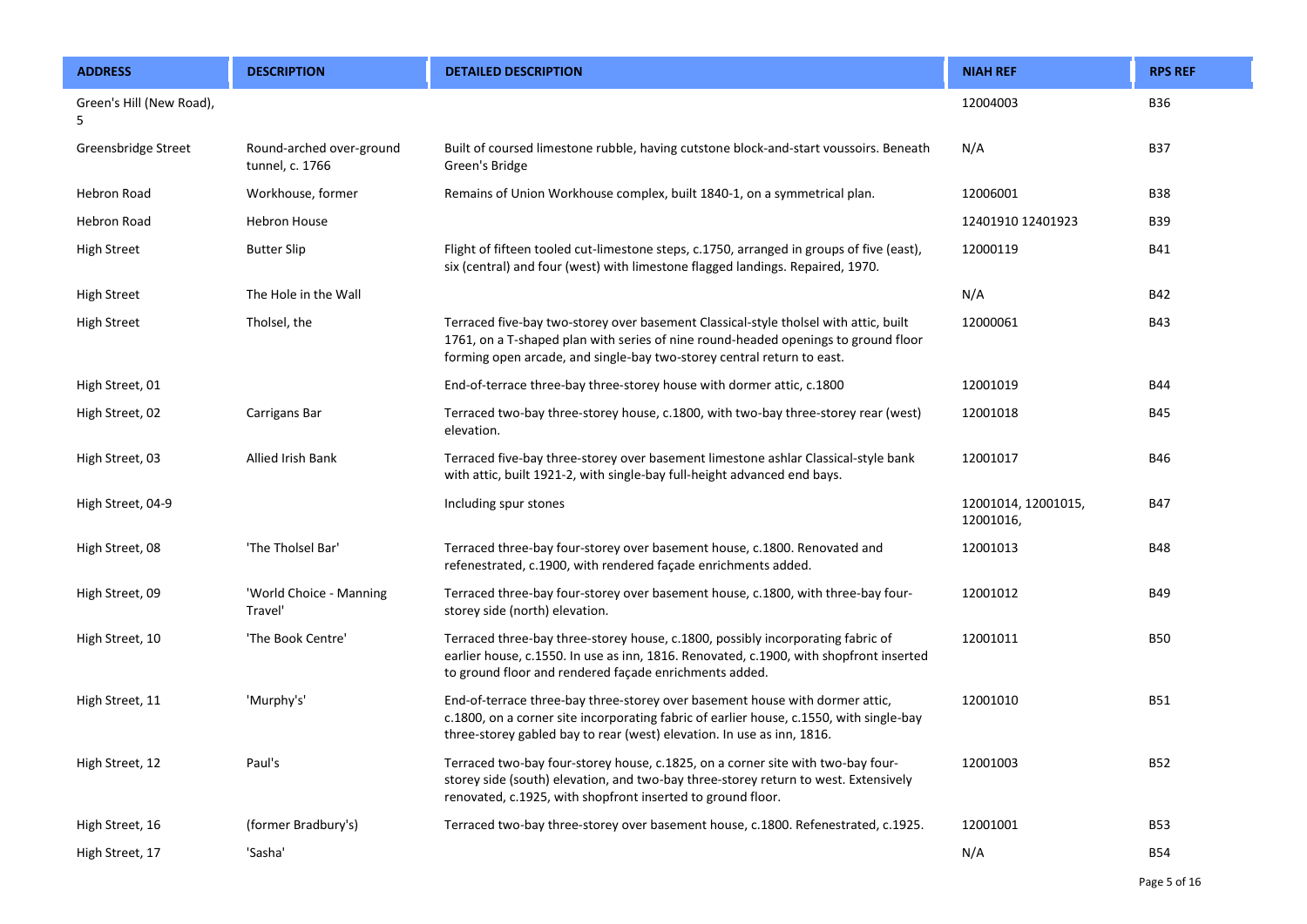| <b>ADDRESS</b>     | <b>DESCRIPTION</b>                                | <b>DETAILED DESCRIPTION</b>                                                                                                                                                                                                                                    | <b>NIAH REF</b>    | <b>RPS REF</b> |
|--------------------|---------------------------------------------------|----------------------------------------------------------------------------------------------------------------------------------------------------------------------------------------------------------------------------------------------------------------|--------------------|----------------|
| High Street, 18    | <b>Archer Mansion</b>                             | Terraced two-bay four-storey house, c.1825, incorporating fabric of medieval<br>building, 1582/4, on site. Extensively renovated, c.1900, with shopfront inserted to<br>ground floor. One of a pair.                                                           | 12000057           | <b>B55</b>     |
| High Street, 19    | <b>Archer Mansion</b>                             | Terraced two-bay four-storey house, c.1825, incorporating fabric of medieval<br>building, 1582/4, on site. Extensively renovated, c.1900, with advanced shopfront<br>inserted to ground floor                                                                  | 12000056           | <b>B56</b>     |
| High Street, 21    | Uncle Sam's                                       | Attached four-bay three-storey over basement house, c.1750, possibly incorporating<br>fabric of earlier house, c.1600, on site. In use as glebe house, post-1820.                                                                                              | 12000055           | <b>B57</b>     |
| High Street, 22/23 | 'Mahoney's'                                       | Attached two-bay three-storey house, c.1825, on a corner site. Renovated with<br>replacement shopfront inserted to ground floor.                                                                                                                               | 12000054           | <b>B58</b>     |
| High Street, 24    | (former Monster House)<br>'Duggan' and 'Supermac' |                                                                                                                                                                                                                                                                | N/A                | <b>B59</b>     |
| High Street, 25    |                                                   | Terraced three-bay four-storey over basement house, c.1750, possibly originally<br>forming part of lager five-bay four-storey composition with building to north with<br>square-headed carriageway to left ground floor.                                       | 12000047           | <b>B60</b>     |
| High Street, 26    | 'Whites'                                          | Terraced two-bay four-storey over basement house, c.1750, possibly originally<br>forming part of larger five-bay four-storey composition with building to south<br>incorporating fabric of medieval house, pre-1700, to basement.                              | 12000046           | <b>B61</b>     |
| High Street, 27    | <b>Ulster Bank</b>                                | Terraced four-bay three-storey red brick Queen Anne-style bank with attic, built<br>1914, with square-headed carriageway to left ground floor, and two-bay three-storey<br>pedimented advanced end bay to right.                                               | 12000045           | B62            |
| High Street, 28/29 | 'Pound City' and 'Irish<br>Heartbeat'             | Terraced five-bay three-storey house with dormer attic, c.1750. Renovated, c.1900,<br>with projecting shopfront inserted to left ground floor.                                                                                                                 | 12000044           | <b>B63</b>     |
| High Street, 44    | 'The Metropole'                                   | Terraced three-bay three-storey house, c.1850, on a corner site with three-bay three-<br>storey side (south) elevation. In use as Royal Irish Constabulary barracks, pre-1846-<br>c.1900. Subsequently in use as bank, c.1900.                                 | 12000032           | <b>B64</b>     |
| High Street, 50/51 | 'Dores'                                           | End-of-terrace two-bay three-storey over basement house, c.1900, on a corner site<br>originally two separate single-bay three-storey houses possibly incorporating fabric<br>of earlier ranges, c.1825, on site.                                               | 12000081           | <b>B65</b>     |
| High Street, 52-53 | 'Phone Store' and 'Flowers<br>by Lucy'            | No. 52 - Terraced single-bay three-storey over basement house, c.1900, possibly<br>incorporating fabric of earlier range, c.1825. No. 53 - Terraced two-bay two-storey<br>gable-fronted house with half-dormer attic, c.1775, originally two-bay three-storey. | 12000080, 12000079 | <b>B66</b>     |
| High Street, 63    | 'The OK House'                                    | Terraced two-bay three-storey over basement house, c.1800, incorporating fabric of<br>medieval range, pre-1700, to basement. Extensively renovated, 1926, with shopfront<br>inserted to ground floor.                                                          | 12000075           | <b>B67</b>     |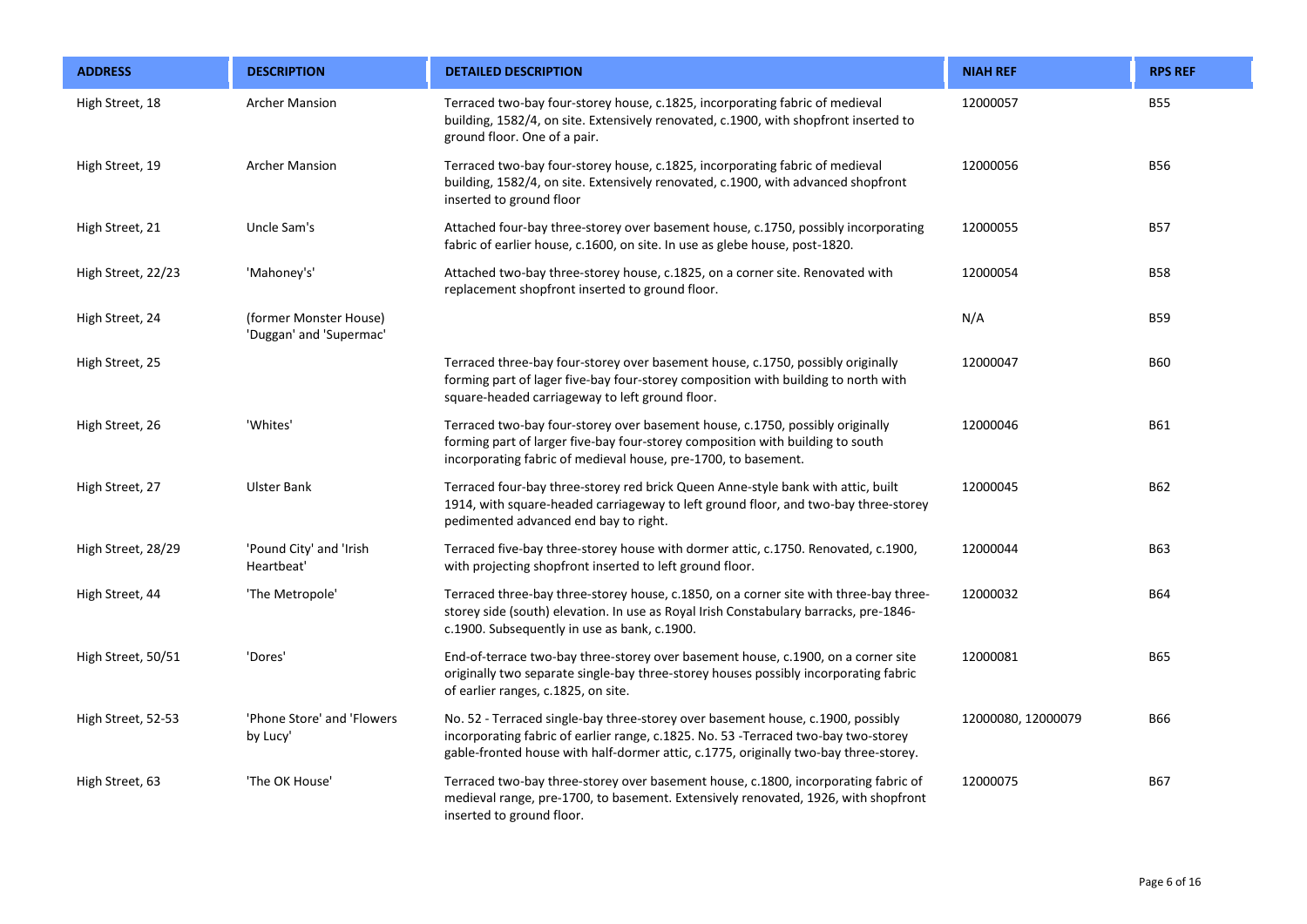| <b>ADDRESS</b>         | <b>DESCRIPTION</b>                                 | <b>DETAILED DESCRIPTION</b>                                                                                                                                                                            | <b>NIAH REF</b>    | <b>RPS REF</b> |
|------------------------|----------------------------------------------------|--------------------------------------------------------------------------------------------------------------------------------------------------------------------------------------------------------|--------------------|----------------|
| High Street, 65        | 'Dores Tea Rooms'                                  | Terraced two-bay four-storey over basement house, c.1750. Extensively renovated,<br>c.1900, with shopfront inserted to ground floor.                                                                   | 12000073           | <b>B68</b>     |
| High Street, 66        | 'The Marble City Bar'                              |                                                                                                                                                                                                        | 12000072           | <b>B69</b>     |
| High Street, 67        | 'Prado' and 'The Fashion<br>Depot'                 | Terraced two-bay four-storey over basement house, c.1750. Extensively renovated,<br>c.1900, with shopfront inserted to ground floor.                                                                   | 12000071           | <b>B70</b>     |
| High Street, 68-69     | (former Burton and Gas<br>Company) 'Motore Garage' | Including chimneypiece with Shee Alms                                                                                                                                                                  | 12000070           | B71            |
| High Street, 72        |                                                    |                                                                                                                                                                                                        | N/A                | B72            |
| High Street, 77        | 'Toy Master'                                       | Terraced two-bay four-storey over ba                                                                                                                                                                   | N/A                | <b>B73</b>     |
| High Street, 79-82     | Pre-18th century house                             | Including substantial Tudor remains                                                                                                                                                                    | 12000064, 12000065 | B74            |
| High Street, 83        | 'Lifestyle Sports'                                 | Terraced two-bay three-storey house, c.1800. Extensively renovated with<br>replacement shopfront inserted to ground floor. One of a group of three.                                                    | 12000060           | <b>B40</b>     |
| High Street, 84        | Murphy                                             | and 85 - Terraced four-bay three-storey over basement red brick house, c.1725,<br>possibly originally two separate two-bay three-storey houses incorporating medieval<br>fabric, pre-1700, to basement | 12000059           | <b>B75</b>     |
| High Street, 85        | Murphy                                             | and 84 - Terraced four-bay three-storey over basement red brick house, c.1725,<br>possibly originally two separate two-bay three-storey houses incorporating medieval<br>fabric, pre-1700, to basement | 12000059           | B76            |
| High Street, 86        |                                                    |                                                                                                                                                                                                        | N/A                | B77            |
| High Street, 87        | 'The Corner House'                                 | End-of-terrace single-bay four-storey over basement house with dormer attic, c.1875,<br>possibly incorporating fabric of earlier house, c.1750, on site.                                               | 12000058           | <b>B78</b>     |
| High Street, 88 and 90 | 'Goods'                                            | Terraced two-bay three-storey house with dormer attic, c.1875.                                                                                                                                         | 12001086           | B79            |
| High Street, 91        | Shee House                                         | Terraced four-bay two-storey building with attic, reconstructed 1928, incorporating<br>fabric of earlier house, 1580. Renovated, 1949, with attic removed.                                             | 12001085           | <b>B80</b>     |
| High Street, 94        | 'Oliver of Kilkenny'                               | Terraced single-bay two-storey house, c.1825. Refenestrated, c.1950.                                                                                                                                   | 12001084           | B81            |
| High Street, 95        | 'Allen and Sons'                                   | Terraced three-bay three-storey house, c.1825. Extensively renovated, 1983, with<br>replacement shopfront inserted to ground floor.                                                                    | 12001083           | <b>B82</b>     |
| High Street, 96        | 'Farrell'                                          | Terraced two-bay three-storey house, c.1825, . Extensively renovated, c.1925.                                                                                                                          | 12001082           | <b>B83</b>     |
| High Street, 98        | 'Ground Floor Café'                                | Terraced two-bay three-storey house, c.1825. Extensively renovated, c.1925, with<br>shopfront inserted to ground floor.                                                                                | 12001081           | <b>B84</b>     |
| High Street, 99-100    | 'The Harp Bar'                                     |                                                                                                                                                                                                        | N/A                | <b>B85</b>     |
| Horse Barrack Lane     | Smithwick's Brewery                                |                                                                                                                                                                                                        | 12000087           | <b>B86</b>     |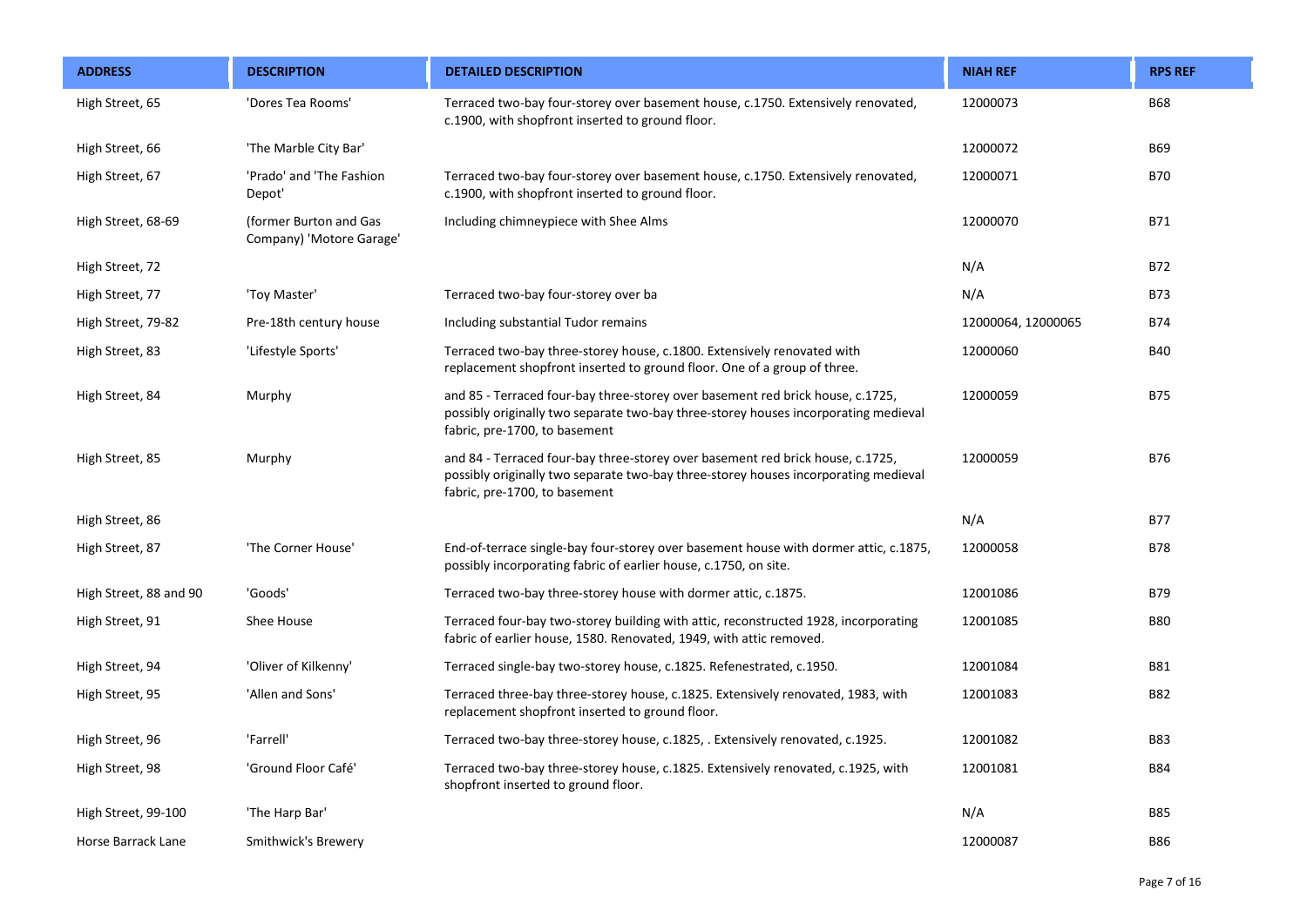| <b>ADDRESS</b>               | <b>DESCRIPTION</b>                           | <b>DETAILED DESCRIPTION</b>                                                                                                                                                                                                                            | <b>NIAH REF</b>                 | <b>RPS REF</b>   |
|------------------------------|----------------------------------------------|--------------------------------------------------------------------------------------------------------------------------------------------------------------------------------------------------------------------------------------------------------|---------------------------------|------------------|
| Irishtown (new), 1-3         |                                              |                                                                                                                                                                                                                                                        | N/A                             | <b>B87</b>       |
| Irishtown 16                 | Pre 1700 medieval cutstone<br>work           | Jutting from site of Irishtown wall, possibly a bridge abutment. Rear of 16 Irishtown                                                                                                                                                                  | 12000006                        | <b>B88</b>       |
| Irishtown 3-4                | Post-box, cast-iron, c. 1910-<br>20          | Freestanding cast-iron pillar post box, between 1910-22, with raised "GR" royal<br>cipher, moulded necking, and shallow domed capping. Road fronted on concrete<br>footpath. Between Nos. 3 and 4 Irishtown.                                           | 12000232                        | <b>B89</b>       |
| James's Street               | Carved limestone plaque,<br>dated 1771-1774  | Formerly affixed to Catholic Chapel previously in school site                                                                                                                                                                                          | 12000038                        | <b>B90</b>       |
| James's Street               | St. Mary's Cathedral                         | Detached eight-bay single- and two-storey Early English Gothic-style Catholic<br>cathedral, built 1843-57, on a cruciform plan on a corner site.                                                                                                       | 12005002, 12005003              | <b>B91</b>       |
| James's Street               | Post-box, Edwardian, c.1905,<br>wall-mounted | Wall-mounted cast-iron post box, between 1901-10, with raised "ER VII" royal cipher.<br>Set in rubble limestone pier. In front of school, opposite Cathedral.                                                                                          | 12005033                        | B92              |
| James's Street               | St. Mary's Presbytery                        | Detached four-bay two-storey Tudor Revival presbytery, dated 1861.                                                                                                                                                                                     | 12005001                        | <b>B93</b>       |
| James's Street               | St. Mary's Centre                            | Detached four-bay two-storey Tudor Revival presbytery, dated 1861.                                                                                                                                                                                     | 12005001                        | <b>B94</b>       |
| James's Street               | Sullivan's Brewery                           | Detached eight-bay three-storey over basement malt house, built 1810, possibly<br>incorporating fabric of earlier malt house, pre-1656, with segmental-headed<br>carriageway to right ground floor                                                     | 12000036                        | D <sub>107</sub> |
| John Street Lower            | County Hall (Kilkenny<br>College)            | Attached seven-bay three-storey Classical-style college, built 1782, originally<br>detached on site of earlier college, 1667, with eight-bay three-storey side elevations.<br>Gateway, built 1782.                                                     | 12000165, 12000166,<br>12000164 | <b>B95</b>       |
| John Street Lower            | John's Bridge                                | Erected over the River Nore by Kilkenny Corporation in 1910, it is of arched,<br>reinforced concrete. At 140ft (43m), it was then the longest span of its type in the<br>Britiish Isles. A plaque on the upstream right bank commemorates its opening. | 12000229                        | D <sub>3</sub>   |
| John Street Lower, 01        | Matt the Millers                             | Terraced three-bay three-storey over basement house with dormer attic, c.1750, on<br>a corner site with four-bay three-storey side (west) elevation (including two-bay<br>three-storey return to north).                                               | 12000222                        | <b>B96</b>       |
| John Street Lower, 10-<br>12 | O'Reilly's Wallpapers                        |                                                                                                                                                                                                                                                        | N/A                             | <b>B97</b>       |
| John Street Lower, 13        | O'Keefe                                      | Terraced three-bay three-storey house, c.1800.                                                                                                                                                                                                         | 12000221                        | <b>B98</b>       |
| John Street Lower, 15        | The Wine Centre                              | Terraced three-bay three-storey house with dormer attic, c.1875.                                                                                                                                                                                       | 12000219                        | <b>B99</b>       |
| John Street Lower, 16        | The Garden Centre                            | Including remains of 16th century building.                                                                                                                                                                                                            | N/A                             | <b>B100</b>      |
| John Street Lower, 61-<br>62 | Lawlor's                                     |                                                                                                                                                                                                                                                        | 12000172                        | B101             |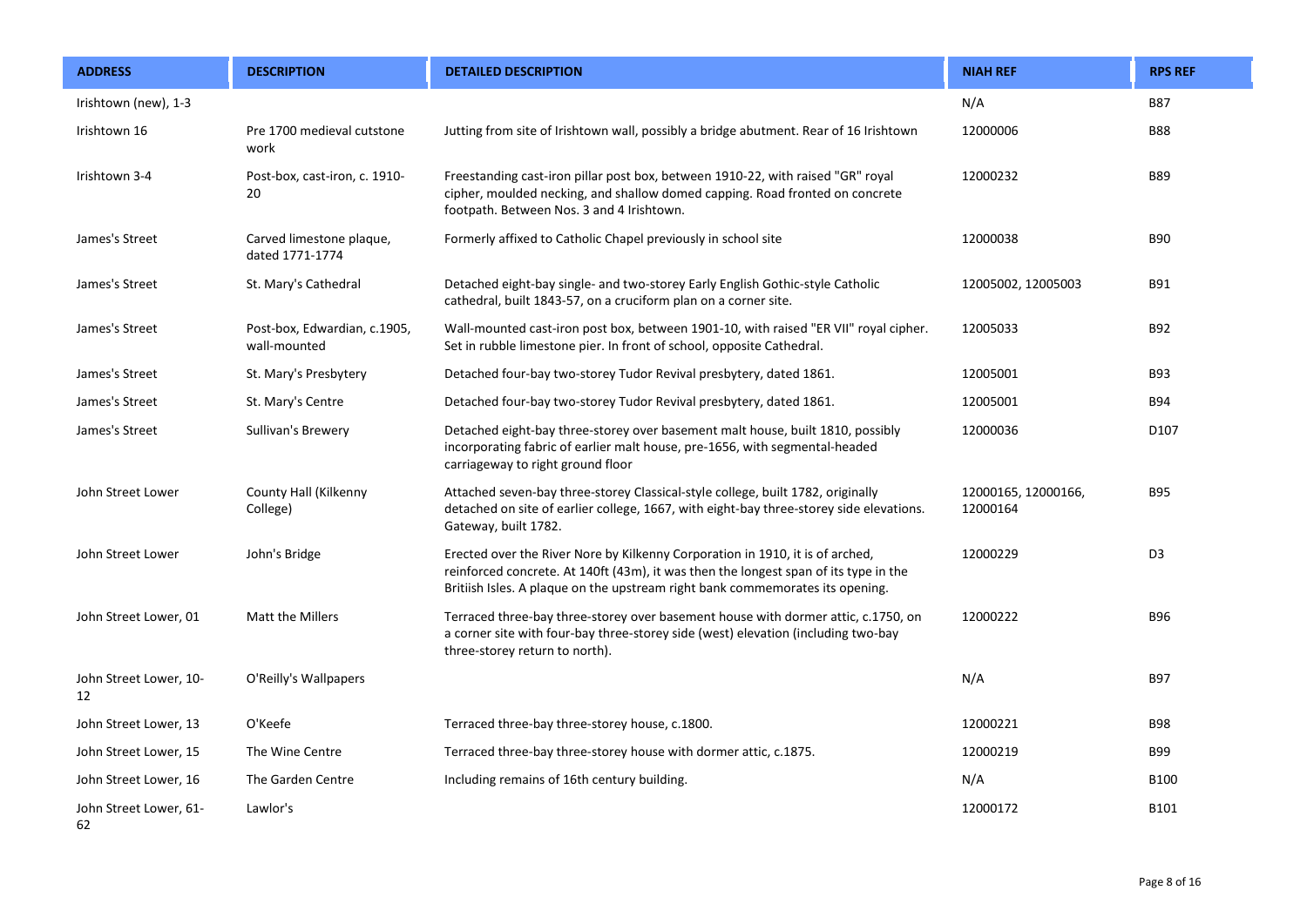| <b>ADDRESS</b>               | <b>DESCRIPTION</b>                                         | <b>DETAILED DESCRIPTION</b>                                                                                                                                                                                                                           | <b>NIAH REF</b>                 | <b>RPS REF</b> |
|------------------------------|------------------------------------------------------------|-------------------------------------------------------------------------------------------------------------------------------------------------------------------------------------------------------------------------------------------------------|---------------------------------|----------------|
| John Street Lower, 71        |                                                            | Terraced five-bay three-storey house, c.1775, with square-headed carriageway to<br>right ground floor, and single-bay three-storey lower central return to south.                                                                                     | 12000168                        | B102           |
| John Street Lower, 72        |                                                            | End-of-terrace two-bay two-storey house, built 1933, with shopfront to ground floor.                                                                                                                                                                  | 12000167                        | B103           |
| John Street Lower, 73-<br>75 | Wong's Deli and Kilkenny<br>County Council Area Office     | 73 - End-of-terrace two-bay two-storey house, built 1893                                                                                                                                                                                              | 12000163, 12000162,<br>12000161 | B104 a-b       |
| John Street Lower, 78        | Nolan's First Choice Travel<br>Shop                        |                                                                                                                                                                                                                                                       | N/A                             | B105           |
| John Street Lower, 79-<br>81 | <b>Fitzgerald Shee House</b>                               | No. 79 - Terraced three-bay three-storey house with dormer attic, c.1750,<br>incorporating fabric of earlier house, 1638, on site. No. 80 - Terraced three-bay three-<br>storey house, c.1750, incorporating fabric of earlier house, 1638, on site.  | 12000159, 12000158,<br>12000157 | B106 a-c       |
| John Street Lower, 86-<br>87 | McCourt's                                                  | No. 86 - Terraced three-bay three-storey house, c.1800, with camber-headed<br>carriageway to left ground floor. No. 87 - Terraced four-bay three-storey over<br>basement house, c.1825.                                                               | 12000153, 12000154              | B107           |
| John Street Lower, 88-<br>89 | Bridge House (Kilkenny River<br>Court)                     | No. 89 - End-of-terrace four-bay two-storey over basement house, post-1763. No. 88<br>- Terraced three-bay two-storey over part-raised basement house, post-1763.                                                                                     | 12000151, 12000152              | <b>B108</b>    |
| John Street Upper, 43        | Lawlor's Public House                                      | End-of-terrace six-bay two-storey building, 1919/20, on a corner site with three-bay<br>two-storey elevation to north-east, and wrap-around pubfront to ground floor.<br>Extensively renovated, 2003.                                                 | 12000177                        | B109           |
| John's Green                 | former Railway Yard                                        | Rough dressed gate piers and boundary walls                                                                                                                                                                                                           | N/A                             | B110           |
| John's Green                 | former Railway Viaduct, c.<br>1865                         | Multiple arch rocjk-faced masonry railway viaduct. Arch spanning Barrack Street<br>replaced by flat plated-steel span                                                                                                                                 | 12000196                        | <b>B111</b>    |
| John's Green                 | former hospital (now Youth<br>Hostel)                      | Detached seven-bay three-storey over basement hospital, opened 1767, with three-<br>bay three-storey pedimented breakfront, and single-bay three-storey central return<br>to north-east. Subsequently converted to use as county infirmary, pre-1841. | 12000199                        | B112           |
| John's Green                 | Gas Works.                                                 | Remains of buildings linked to former gas works                                                                                                                                                                                                       | N/A                             | D108           |
| John's Quay                  | Carnegie Library                                           | Detached three-bay single-storey Classical-style Carnegie Free Library, opened 1910.                                                                                                                                                                  | 12000227                        | B113           |
| John's Quay                  | coil Eoin Naofa na Sóisear<br>(Saint John's Junior School) | coil Eoin Naofa na Sóisear, detached fifteen-bay two-storey national school, built<br>1937,                                                                                                                                                           | 12000207                        | B214           |
| John's Street                | St. John's Priory                                          | Detached three-bay double-height single-cell Board of First Fruits Gothic-style Church<br>of Ireland church, built 1817, incorporating fabric of medieval lady chapel, 1290.                                                                          | 12000213                        | <b>B114</b>    |
| Kenny's Well Road            | Kenny's Well                                               |                                                                                                                                                                                                                                                       | N/A                             | <b>B115</b>    |
| Kenny's Well Road, 34        |                                                            |                                                                                                                                                                                                                                                       | N/A                             | <b>B116b</b>   |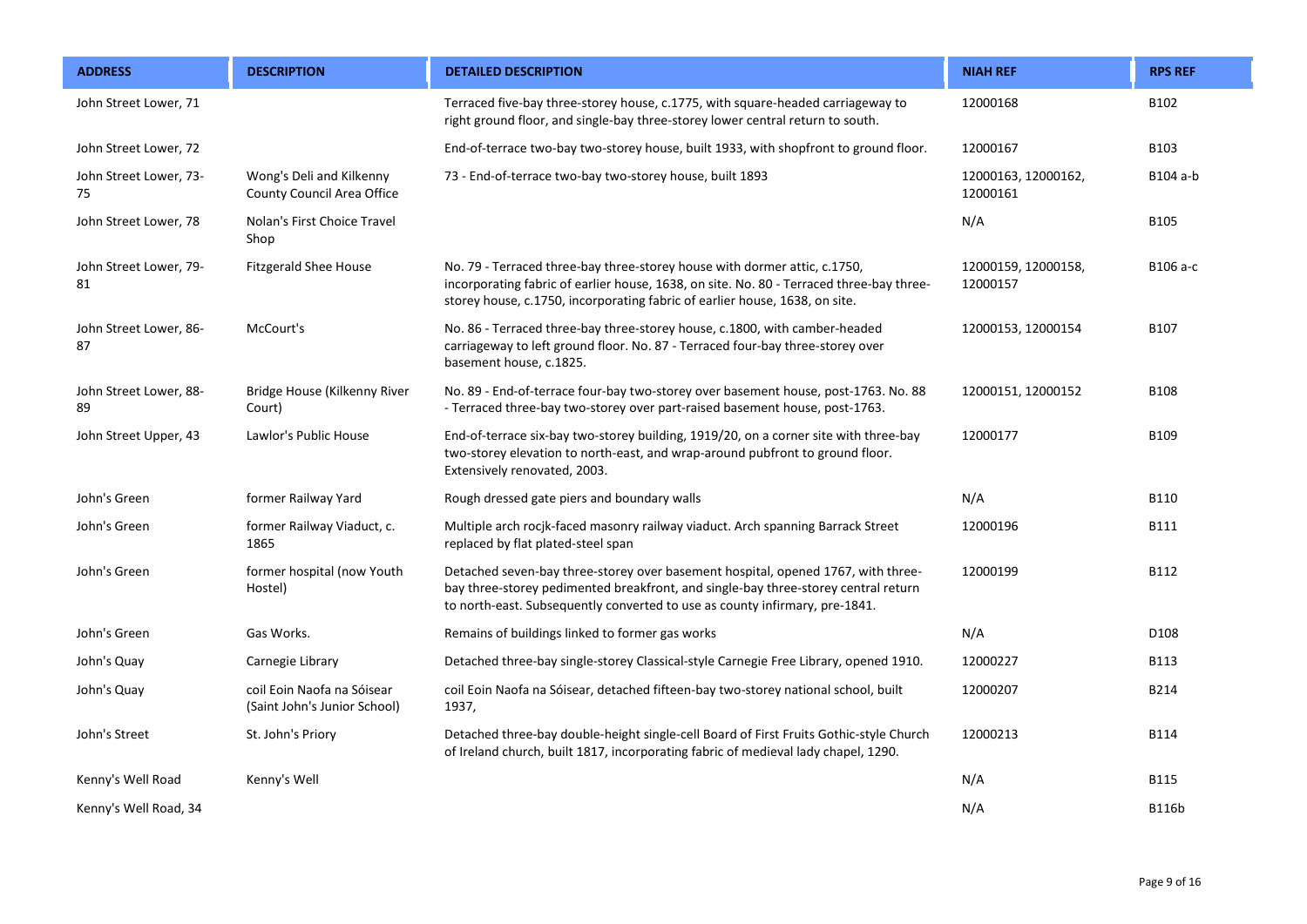| <b>ADDRESS</b>           | <b>DESCRIPTION</b>                                                       | <b>DETAILED DESCRIPTION</b>                                                                                                                                                                                       | <b>NIAH REF</b>       | <b>RPS REF</b> |
|--------------------------|--------------------------------------------------------------------------|-------------------------------------------------------------------------------------------------------------------------------------------------------------------------------------------------------------------|-----------------------|----------------|
| Kilcreen                 | Kilcreen Lodge                                                           | Detached four-bay two-storey house, redeveloped 1863, incorporating fabric of<br>earlier house, c.1675. House containing a fine seventeenth-century chimney-piece<br>taken from the now demoliched Kilcreen House | 12401927              | <b>B117</b>    |
| Lacken                   | <b>Steps</b>                                                             |                                                                                                                                                                                                                   | N/A                   | <b>B118</b>    |
| Lacken                   | Well                                                                     | Covered well built into hillside on south side of Kilkenny, 1831 inscription                                                                                                                                      | N/A                   | D137           |
| Market Yard              | Tea Houses                                                               | Detached two-bay single-storey rubble stone Gothic-style tea house, c.1800, with<br>square-headed cut-away corner porch to left. Restored, 1993, to accommodate<br>commercial use                                 | 12000204              | <b>B119</b>    |
| <b>Maudlin Street</b>    | <b>Nursery House</b>                                                     |                                                                                                                                                                                                                   | N/A                   | <b>B120</b>    |
| <b>Maudlin Street</b>    | Bastion of St. John the<br>Evangelists Priory, including<br>defence wall |                                                                                                                                                                                                                   | N/A                   | B121           |
| <b>Maudlin Street</b>    | Magdalen Castle                                                          |                                                                                                                                                                                                                   | N/A                   | B122           |
| <b>Maudlin Street</b>    | Limestone Milestone                                                      | Late 18th century with carved numeral '57', at entrance to Magdalen Court                                                                                                                                         | N/A                   | B123           |
| <b>Michael Street</b>    | Wrought iron gas lampstand                                               | c. 1885, with ladder bracket and rectangular frame for lamp post. Opposite 22<br>Michael Street                                                                                                                   | 12000242              | <b>B124</b>    |
| Middleknock              | Railway Bridge, rail-over-<br>river                                      | Skew arch masonry rail-over-river with brick soffit, highlighted voussoirs and string<br>course. Immediately east of rail-over-road bridge of similar design                                                      | 12309004              | D88            |
| Middleknock              | Railway Bridge, rail-over-<br>road                                       | Skew arch masonry rail-over-road with brick soffit, highlighted voussoirs and string<br>course. immediately east of rail-over-river bridge of similar design.                                                     | 12309004              | D89            |
| New Buildings Lane       | Remains of the New Building                                              |                                                                                                                                                                                                                   | 12000257              | <b>B125</b>    |
| Newpark Drive            | Cast-iron Borough marker                                                 | Dated 1844. At corner of barracks site, opposite Woodbrook.                                                                                                                                                       | N/A                   | <b>B126</b>    |
| O'Loughlin Road          | Limestone memorial slab, c.<br>1920                                      | In public green space opposite Sports Grounds.                                                                                                                                                                    | 12006002              | B127           |
| Ormonde Road             | Colaiste Pobail Osrai<br>(Ormonde College)                               | Detached seven-bay two-storey limestone ashlar Jacobean Revival model school,<br>built 1853, on a U-shaped plan                                                                                                   | 12001087              | <b>B128</b>    |
| Ormonde Road             | <b>Talbot's Castle</b>                                                   |                                                                                                                                                                                                                   | N/A                   | B129           |
| Ormonde Road             | Presbyterian Church                                                      | Detached three-bay double-height single-cell Gothic Revival Presbyterian church,<br>built 1839. Renovated, 1994, with interior remodelled to accommodate use as<br>offices.                                       | 12001034              | <b>B130</b>    |
| <b>Parliament Street</b> | Cast-iron post box, c. 1875                                              | With raised insignia of Queen Victoria. In front of the courthouse.                                                                                                                                               | 12000236 not 12000036 | <b>B131</b>    |
| <b>Parliament Street</b> | Rothe House                                                              | Town house complex, built 1594-1610.                                                                                                                                                                              | 12000025              | B132           |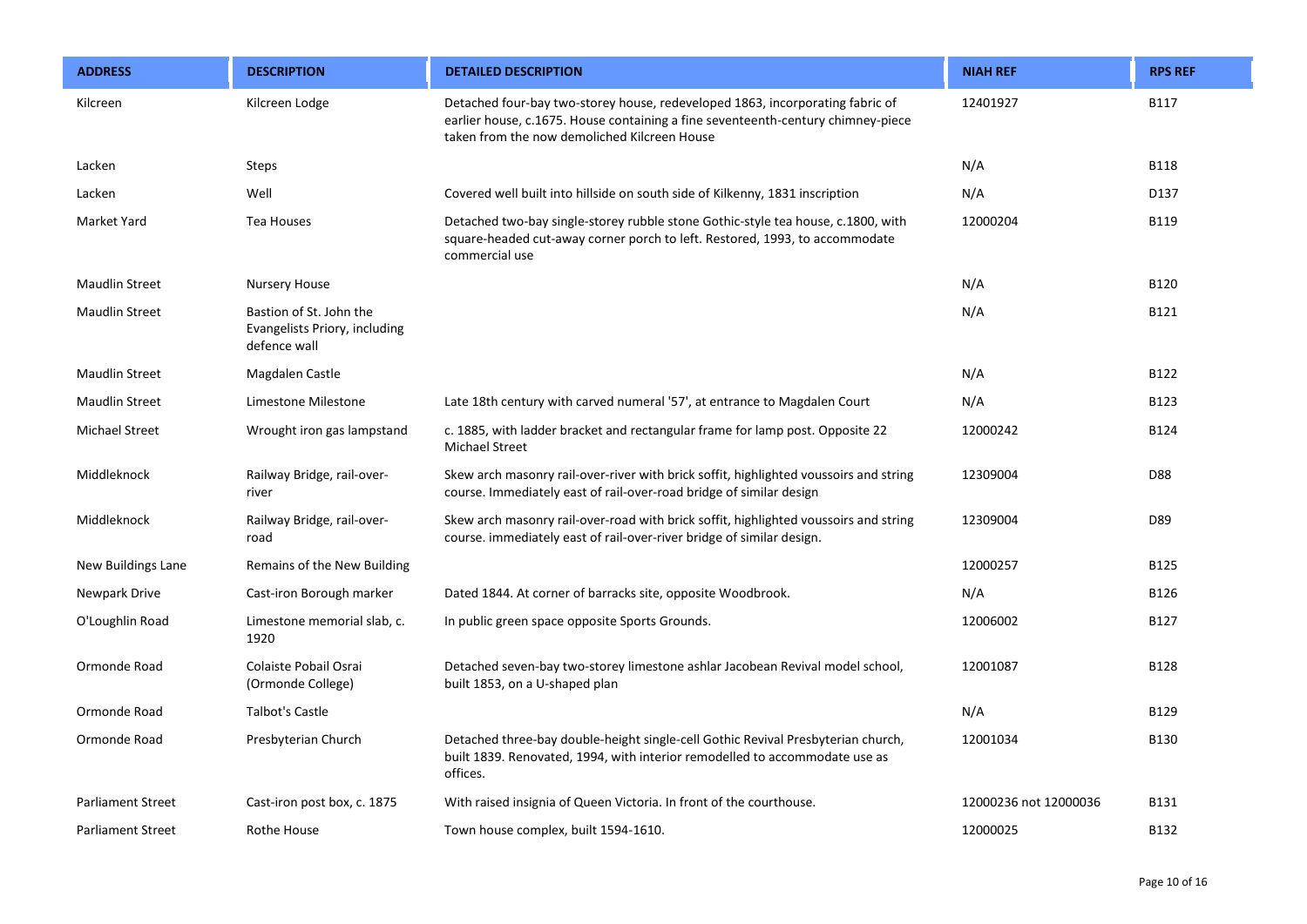| <b>ADDRESS</b>           | <b>DESCRIPTION</b>                                                                               | <b>DETAILED DESCRIPTION</b>                                                                                                                                                                                                                               | <b>NIAH REF</b>                 | <b>RPS REF</b> |
|--------------------------|--------------------------------------------------------------------------------------------------|-----------------------------------------------------------------------------------------------------------------------------------------------------------------------------------------------------------------------------------------------------------|---------------------------------|----------------|
| <b>Parliament Street</b> | The Courthouse                                                                                   | Attached seven-bay double-height over projecting raised basement Classical-style<br>courthouse, built 1792, originally detached incorporating fabric of earlier bridewell,<br>1566, to basement retaining fabric of medieval castle, 1210.                | 12000084                        | <b>B133</b>    |
| <b>Parliament Street</b> | Piers and plaques marking<br>market entrance, spur stones<br>and remains of Market gate<br>piers | Remains of gateway, dated 1862-3, comprising pair of engaged rock-faced limestone<br>ashlar outer piers. Beside courthouse.                                                                                                                               | 12000082                        | <b>B134</b>    |
| Parliament Street, 14    |                                                                                                  | Terraced two-bay two-storey house with dormer attic, c.1750. In use as inn, c.1750.<br>Extensively renovated, c.1900, with shopfront inserted to ground floor. Including<br>steps                                                                         | 12000026                        | <b>B135</b>    |
| Parliament Street, 17-18 |                                                                                                  | No. 17 - Terraced four-bay two-storey house with dormer attic, c.1725, with camber-<br>headed carriageway to right ground floor. No. 18 - Terraced three-bay two-storey<br>house with dormer attic, c.1725. And Tudor gable to rear of No. 18             | 12000024,12000023               | <b>B136</b>    |
| Parliament Street, 19-21 |                                                                                                  | Pair of terraced two-bay three-storey house with dormer attic, c.1800, probably<br>incorporating fabric of earlier range, c.1600, on site. Includes substantial Tudor<br>remains at rear                                                                  | 12000022, 12000021,<br>12000020 | <b>B137</b>    |
| Parliament Street, 23    | <b>Parliament House</b>                                                                          | Terraced three-bay three-storey red brick office building, built 1903, with shopfront<br>to ground floor.                                                                                                                                                 | 12000019                        | <b>B138</b>    |
| Parliament Street, 25-30 |                                                                                                  |                                                                                                                                                                                                                                                           | 12000014-17                     | B139           |
| Parliament Street, 31    | James Hughes                                                                                     | Detached four-bay two-storey house, c.1900, on a corner site probably originally two<br>separate two-bay two-storey houses with two-bay two-storey chamfered side (north-<br>west) elevation                                                              | 12000099                        | <b>B140</b>    |
| Parliament Street, 35-36 |                                                                                                  | No. 35 - Terraced two-bay three-storey over basement house, c.1775, originally end-<br>of-terrace. No. 36 - End-of-terrace two-bay three-storey over basement house,<br>c.1825, built as extension to house to south                                      | 12000096, 12000097,<br>12000095 | B141           |
| Parliament Street, 37    |                                                                                                  | Terraced three-bay three-storey house, c.1775, possibly originally three-bay two-<br>storey. Renovated, c.1900, with shopfront inserted to ground floor.                                                                                                  | 12000094                        | B142           |
| Parliament Street, 38-39 |                                                                                                  | Pair of terraced two-bay three-storey over basement houses, c.1725, originally<br>forming part of larger five-bay three-storey house with building to south with single-<br>bay three-storey return to east incorporating fabric of medieval inn, c.1575. | 12000093, 12000092              | B143           |
| Parliament Street, 40-41 | Sherry Fitzgerald McCreevy<br>and Michael Buggy                                                  | Pair of terraced two-bay four-storey over basement red brick houses, c.1800, with<br>single-bay four-storey return to east                                                                                                                                | 12000091, 12000090              | <b>B144</b>    |
| Parliament Street, 42-43 | Kilkenny County Enterprise<br>Board and Smithwick's.                                             | Pair of terraced three-bay three-storey over basement red brick houses, c.1775, with<br>single-bay three-storey recessed end bay to right having round-headed carriageway<br>to ground floor                                                              | 12000089, 12000088              | <b>B145</b>    |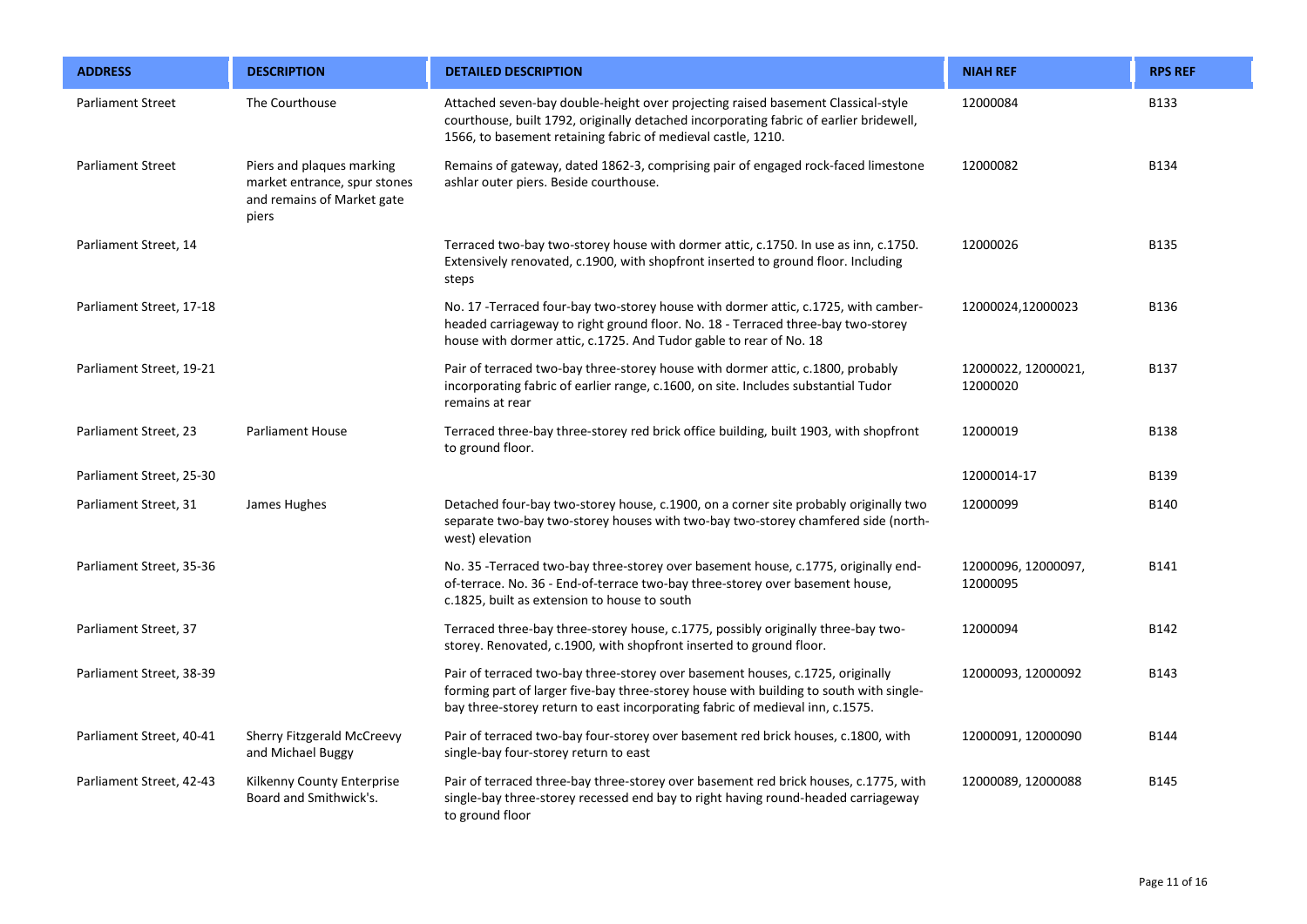| <b>ADDRESS</b>                     | <b>DESCRIPTION</b>                     | <b>DETAILED DESCRIPTION</b>                                                                                                                                                                                                                                         | <b>NIAH REF</b>    | <b>RPS REF</b> |
|------------------------------------|----------------------------------------|---------------------------------------------------------------------------------------------------------------------------------------------------------------------------------------------------------------------------------------------------------------------|--------------------|----------------|
| Parliament Street, 44              | St. Francis Abbey Brewery.             | Attached four-bay three-storey office building, built 1882, with two-bay three-storey<br>side (south) elevation, and single-bay two-storey return to east.                                                                                                          | 12000085           | B146           |
| <b>Patrick Street Lower</b>        | Cast-iron post box, c.1915             | With Royal monogram of King George V. In front of No. 2 Patrick Street Lower.                                                                                                                                                                                       | 12001128           | B147           |
| <b>Patrick Street Lower</b>        | <b>Butler House and Gardens</b>        | Semi-detached three-bay three-storey over basement house, built 1786, with pair of<br>two-bay three-storey returns to east having three-bay full-height bowed bay to<br>north-east. Renovated, 1972. Now in use as hotel. One of a pair.                            | 12001046           | <b>B148</b>    |
| <b>Patrick Street Lower</b>        | Graveyard of St. Patrick's             | Graveyard with various cut-stone markers, post-1667-pre-1946.                                                                                                                                                                                                       | 12001106           | B149           |
| Patrick Street Lower               | Painted cast-iron post box, c.<br>1890 | Freestanding cast-iron pillar post box, between 1881-1901, with raised "VR" royal<br>cipher, moulded necking, and shallow domed capping. Road fronted on concrete<br>footpath. At junction of Patrick Street and High Street.                                       | 12001129           | <b>B150</b>    |
| Patrick Street Lower,<br>01and 2   |                                        | Terraced two-bay three-storey house, c.1825, with two-bay single-storey end bay<br>(screen wall) to left. Part refenestrated, c.1925. Now in use as offices.                                                                                                        | 12001057           | <b>B151</b>    |
| Patrick Street Lower, 03           | The Office Centre                      | Terraced three-bay three-storey house, c.1825. Renovated, c.1900, with shopfront<br>inserted to ground floor                                                                                                                                                        | 12001056           | B152           |
| Patrick Street Lower,<br>$05 - 10$ |                                        | Terrace of two and three-bay three-storey over basement Georgian townhouses,<br>built 1759-1769                                                                                                                                                                     | 12001050-55        | B153           |
| Patrick Street Lower, 12           |                                        | Terraced three-bay three-storey over part-raised basement red brick house, c.1800,<br>with single-bay three-storey return to north.                                                                                                                                 | 12001048           | <b>B154</b>    |
| Patrick Street Lower, 13           |                                        | Terraced two-bay three-storey house, c.1775. Extensively renovated and extended,<br>c.1925, comprising two-bay three-storey lean-to lower return to east. Now in use as<br>offices.                                                                                 | 12001047           | <b>B155</b>    |
| Patrick Street Lower,<br>18-19     |                                        | No. 18 - Terraced three-bay two-storey house, c.1825.                                                                                                                                                                                                               | 12001141           | B156           |
| Patrick Street Lower,<br>$20 - 21$ |                                        | End-of-terrace three-bay three-storey over basement house, c.1775, on a corner site.<br>Terraced three-bay three-storey over part-raised basement house, c.1775.<br>Refenestrated, c.1900. Now in use as offices. One of a pair.                                    | 12001032, 12001031 | B157           |
| Patrick Street Lower, 23           | Club House Hotel                       | Terraced three-bay three-storey over basement house, c.1750. Converted to use as<br>club house, 1797. Converted to use as hotel, 1817. Extensively renovated, 1892, with<br>single-bay single-storey gabled projecting open porch added to right ground floor.      | 12001029           | <b>B158</b>    |
| Patrick Street Lower,<br>$24 - 25$ |                                        | Terraced two-bay three-storey house with dormer attic, c.1775. Refenestrated,<br>c.1925. Renovated, pre-1992. Terraced two-bay three-storey house, c.1775.<br>Refenestrated, c.1925. Renovated, c.1975, with projecting shopfront inserted to left<br>ground floor. | 12001028, 12001027 | B159           |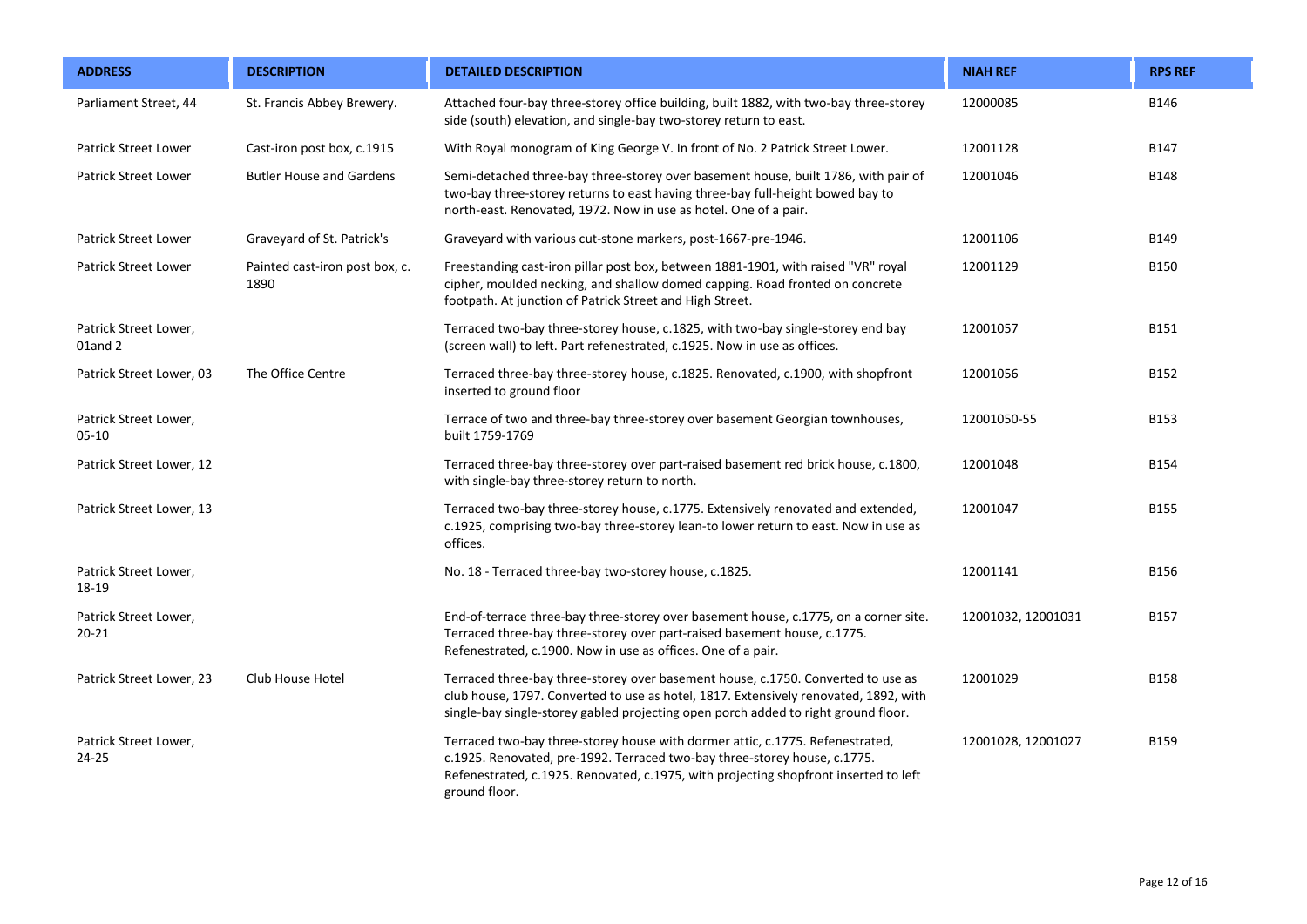| <b>ADDRESS</b>                 | <b>DESCRIPTION</b>                                                                                             | <b>DETAILED DESCRIPTION</b>                                                                                                                                                                                                                                | <b>NIAH REF</b>    | <b>RPS REF</b> |
|--------------------------------|----------------------------------------------------------------------------------------------------------------|------------------------------------------------------------------------------------------------------------------------------------------------------------------------------------------------------------------------------------------------------------|--------------------|----------------|
| Patrick Street Lower, 26       | Kilkenny Theatre (Zuni)                                                                                        | Terraced two-bay three-storey house, c.1750. Extensively renovated, 1902, with<br>rendered façade enrichments added to accommodate use as theatre. Closed, 1962.<br>Subsequently in commercial use, post-1962.                                             | 12001026           | <b>B160</b>    |
| Patrick Street Lower, 28       |                                                                                                                | Terraced four-bay three-storey over basement house, c.1775, on an L-shaped plan<br>with elliptical-headed carriageway to right ground floor, and single-bay three-storey<br>return to west. Extensively renovated, post-1860.                              | 12001025           | B161           |
| Patrick Street Lower,<br>29-30 |                                                                                                                | Terraced three-bay three-storey house, c.1750, probably originally two separate<br>single-bay three-storey (south) and two-bay three-storey (north) houses. And -<br>Terraced three-bay three-storey over basement house, built 1817                       | 12001024, 12001023 | B162           |
| Patrick Street Lower,<br>31-32 |                                                                                                                | Terraced two-bay three-storey over basement house, built 1817, possibly originally<br>forming part of larger nine-bay three-storey hotel. Renovated with shopfront<br>inserted to ground floor. One of a group of three (originally four).                 | 12001022, 12001021 | B163           |
| Patrick Street Lower, 32       | Pre 1700: ogee headed<br>window opening and other<br>cut stone fragments, reset in<br>current position c. 1817 | End-of-terrace two-bay three-storey over basement house, built 1817, possibly<br>originally forming part of larger nine-bay three-storey hotel. One of a group of three<br>(originally four). Including rear of No. 32.                                    | 12001021           | B164           |
| Patrick Street Lower, 33       | Hibernian Hotel                                                                                                | Detached four-bay three-storey limestone ashlar Classical-style bank, built 1904, on a<br>corner site incorporating fabric of earlier bank, 1865, with two-bay three-storey<br>breakfront, and three-bay three-storey side (north) elevation.              | 12001020           | B165           |
| Patrick Street Upper           | Cast-iron post-box, c. 1890                                                                                    | Late-Victorian wall-mounted post-box. In front of No. 28-29 Patrick Street Upper.                                                                                                                                                                          | 12001132           | <b>B166</b>    |
| Purcellsinch                   | Inch Sawmill                                                                                                   | Operational sawmill on left bank of Nore south0east of Kilkenny. An undershot<br>waterwheel powers a circular saw via bevel and belt gearing                                                                                                               | N/A                | D43            |
| Rose Inn Street                | Shee Alms House                                                                                                | Terraced two-bay two-storey gable-fronted rubble stone almshouse with half-dormer<br>attic, built 1582. In use as Catholic chapel, pre-1800. Part refenestrated, c.1825. In<br>use as hospital, 1837. In use as store, 1912-72. Restored, 1981.            | 12001073           | B167           |
| Rose Inn Street                | Animal drinking trough                                                                                         | Finely carved limestone animal drinking trough, erected 1902. At the junction of Rose<br>Inn Street and the Parade                                                                                                                                         | 12001069           | <b>B168</b>    |
| Rose Inn Street, 01            | Castle Cabs                                                                                                    | Terraced three-bay three-storey over basement house, c.1775, on a corner site with<br>two-bay three-storey side (east) elevation, and single-bay three-storey return to<br>south. Extensively renovated, c.1900, with shopfronts inserted to ground floor. | 12000146           | B169           |
| Rose Inn Street, 02            | Molloy's Bakery                                                                                                | Terraced three-bay three-storey house, c.1750. Extensively renovated, 1920, with<br>shopfront inserted to ground floor.                                                                                                                                    | 12000147           | B170           |
| Rose Inn Street, 03            | Antiques                                                                                                       | Terraced two-bay three-storey house, c.1750. Extensively renovated, c.1900, with<br>rendered façade enrichments added.                                                                                                                                     | 12000148           | B171           |
| Rose Inn Street, 04            | John O'Connell Pharmacy                                                                                        | Terraced three-bay three-storey house, c.1825. Renovated, c.1900, with shopfront<br>inserted to ground floor. One of a pair.                                                                                                                               | 12000149           | B172           |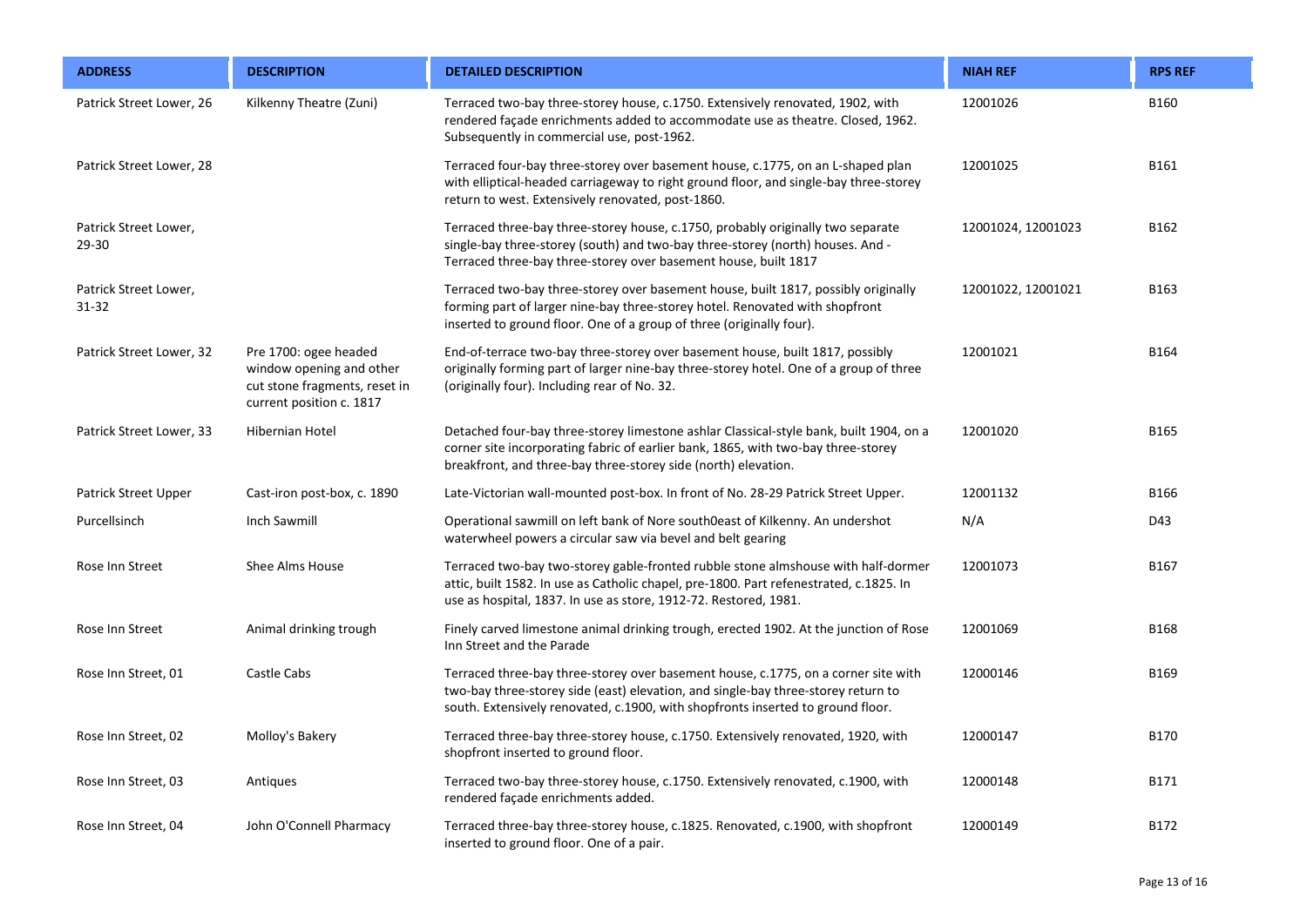| <b>ADDRESS</b>           | <b>DESCRIPTION</b>          | <b>DETAILED DESCRIPTION</b>                                                                                                                                                                                                      | <b>NIAH REF</b> | <b>RPS REF</b> |
|--------------------------|-----------------------------|----------------------------------------------------------------------------------------------------------------------------------------------------------------------------------------------------------------------------------|-----------------|----------------|
| Rose Inn Street, 10      | <b>Mobile Connections</b>   | Terraced single-bay four-storey house, c.1825. Extensively renovated, c.1900, with<br>shopfront inserted to ground floor. One of a pair.                                                                                         | 12001071        | B173           |
| Rose Inn Street, 11      | <b>Billy Brett's</b>        | Terraced single-bay four-storey house, c.1825. Extensively renovated, c.1900, with<br>shopfront inserted to ground floor.                                                                                                        | 12001070        | <b>B174</b>    |
| Rose Inn Street, 17      | White's Victualler          | Terraced two-bay two-storey house, c.1825, originally two-bay three-storey.<br>Extensively renovated, c.1900, with rendered façade enrichments added. Renovated<br>with replacement shopfront inserted to ground floor.          | 12001079        | <b>B175</b>    |
| Rose Inn Street, 19      | Kilkenny Crystal            | Terraced single-bay four-storey house with dormer attic, c.1800. Extensively<br>renovated, c.1925, with shopfront inserted to ground floor.                                                                                      | 12001078        | B176           |
| Rose Inn Street, 21-22   |                             | Terraced four-bay three-storey house, c.1825, originally two separate two-bay three-<br>storey houses. Extensively renovated, c.1925, with shopfront inserted to ground floor                                                    | 12001077        | B177           |
| Rose Inn Street, 23      | Web Talk                    | Terraced single-bay three-storey house, c.1825. Renovated, c.1925, with shopfront<br>inserted to ground floor.                                                                                                                   | 12001076        | <b>B178</b>    |
| Rose Inn Street, 25      | Syd Harkins                 |                                                                                                                                                                                                                                  | N/A             | B179           |
| Rose Inn Street, 26      | <b>Ace Repairs</b>          | End-of-terrace two-bay two-storey house, c.1825.                                                                                                                                                                                 | 12001074        | <b>B180</b>    |
| Rose Inn Street, 27      | <b>Tall Story Book Shop</b> |                                                                                                                                                                                                                                  | N/A             | B181           |
| Rose Inn Street, 28-29   | Andy's Tavern               |                                                                                                                                                                                                                                  | 12000134        | B182           |
| Rose Inn Street, 30      | Kilkenny Travel             | End-of-terrace two-bay three-storey house, c.1800, on a corner site. Extensively<br>renovated, c.1925, with wrap-around shopfront inserted to ground floor.                                                                      | 12000133        | B183           |
| Rose Inn Street, 31      |                             | Terraced two-bay three-storey house, c.1825, on a corner site with two-bay three-<br>storey side (west) elevation. Extensively renovated, c.1925, with wrap-around<br>shopfront inserted to ground floor.                        | 12000136        | <b>B184</b>    |
| Rose Inn Street, 32      |                             | Terraced two-bay three-storey house, c.1825. Reroofed and renovated, c.1950, with<br>replacement shopfront inserted to ground floor.                                                                                             | 12000137        | B185           |
| Rose Inn Street, 33      |                             |                                                                                                                                                                                                                                  | N/A             | B186           |
| Rose Inn Street, 34      |                             |                                                                                                                                                                                                                                  | N/A             | <b>B187</b>    |
| St. Kieran Street        | Kytelers Inn                | Attached seven-bay single-storey over part-raised basement rubble stone house with<br>dormer attic, c.1275, probably originally detached with single-bay single-storey<br>return to east. Subsequently in use as inn, post-1449. | 12000116        | B189           |
| St. Kieran Street, 30-31 | Bollards Public House,      | Terraced three-bay two-storey over basement house with dormer attic, built 1925,<br>with pubfront to ground floor.                                                                                                               | 12000113        | B190           |
| St. Kieran Street, 43    |                             | Detached three-bay two-storey house with dormer attic, c.1825. Renovated, c.1925,<br>with some openings to ground floor remodelled to accommodate commercial use.                                                                | 12000120        | B191           |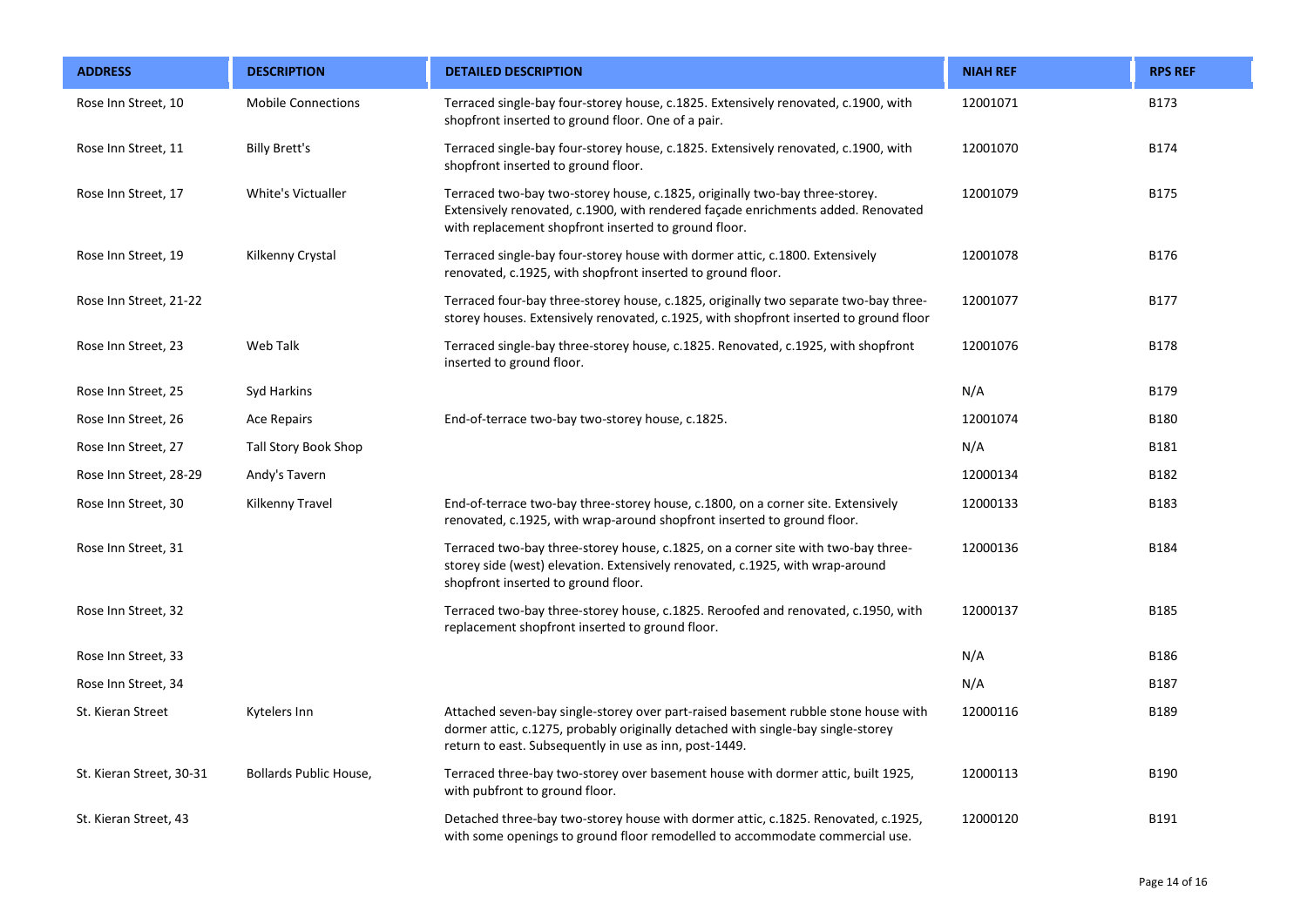| <b>ADDRESS</b>         | <b>DESCRIPTION</b>                                | <b>DETAILED DESCRIPTION</b>                                                                                                                                                                                                                     | <b>NIAH REF</b>                 | <b>RPS REF</b> |
|------------------------|---------------------------------------------------|-------------------------------------------------------------------------------------------------------------------------------------------------------------------------------------------------------------------------------------------------|---------------------------------|----------------|
| St. Mary's Lane        | St. Mary's Church and<br>Graveyard                | Including walls and gates                                                                                                                                                                                                                       | 12000130-31                     | B192           |
| St. Mary's Lane        | St. Mary's Alms Houses                            | Semi-detached three-bay three-storey almshouse, pre-1841, with single-bay full-<br>height pedimented breakfront, and single-bay three-storey rear (north) elevation.                                                                            | 12000128, 12000129              | B193           |
| Talbotsinch            | Model Village                                     | Built in 1904 for Lady Desart by Professor William A. Scott. Consists of several rows of<br>houses and a supervisor's house, built around an open space. All houses are slightly<br>different from each other and built in an art nouveau idiom | 12308005-37                     | C217           |
| The Horseslip, 1-2     | Tynan's BridgeHouse Bar                           | Two, terraced two-bay three-storey houses, c.1800, possibly over basement. One of a<br>group of three.                                                                                                                                          | 12000138                        | <b>B194</b>    |
| The Horseslip, 3       |                                                   | Terraced two-bay three-storey house, c.1800, possibly over basement. Reroofed and<br>renovated with replacement shopfront inserted to ground floor possibly<br>incorporating fabric of earlier shopfront, c.1900. One of a group of three       | 12000140                        | <b>B195</b>    |
| The Horseslip, 5       |                                                   |                                                                                                                                                                                                                                                 | N/A                             | B196           |
| The Parade             | Kilkenny Castle, gardens,<br>parks and walls      | Detached eleven-bay three-, four- and five-storey castle, reconstructed 1826-37, on a<br>U-shaped plan incorporating fabric of medieval castle, 1207-19                                                                                         | 12001066, 12001067              | B197           |
| The Parade             | Municipal Walk                                    | With a pier of channelled cut limestone gate piers with decorative wrought iron lamp<br>holders. Railings, steps and horse trough.                                                                                                              | 12001068, 12001067,<br>12001069 | <b>B198</b>    |
| The Parade             | Castle Stables (Now Kilkenny<br>Design Workshops) | Stable complex, between 1780-1800.                                                                                                                                                                                                              | 12001065                        | B199           |
| The Parade, 1-3        | Bank of Ireland                                   | Detached five-bay three-storey Classical-style bank, built 1870, on a corner site with<br>single-bay single-storey advanced open porch to centre.                                                                                               | 12001058                        | <b>B200</b>    |
| The Parade, 4          | Atheneum Assembly Rooms                           | Detached five-bay two-storey Classical-style building, built 1853. Now in use as<br>offices.                                                                                                                                                    | 12001059                        | B201           |
| The Parade, 8-12       |                                                   | Terrace of four, four and three-bay, three-storey over basement Georgian<br>townhouses, built 1791.                                                                                                                                             | 12001060 - 12001064             | B202           |
| Troy's Gate, 1-2       | Bambrick's Troy's Gate Bar                        |                                                                                                                                                                                                                                                 | N/A                             | B203           |
| <b>Walkin Street</b>   | Cast-iron post-box, c. 1915                       | Cast-iron wall mounted post-box, c. 1915 with Royal Monogram of George V. At<br>junction of Walkin Street and Parnell Street.                                                                                                                   | 12001127                        | <b>B204</b>    |
| Watergate              | Watergate Bridge                                  | Low hump-backed, double arched bridge, c. 1650. North parapet rebuilt with old<br>stone, c. 1970.                                                                                                                                               | 12000007                        | <b>B205</b>    |
| Watergate, 6           | 6 Watergate                                       | End of terrace, three-bay, three-storey house, c. 1775,                                                                                                                                                                                         | 12000009                        | B224           |
| Wellington Square, 1-7 |                                                   |                                                                                                                                                                                                                                                 | 12000100-12000107               | <b>B206</b>    |